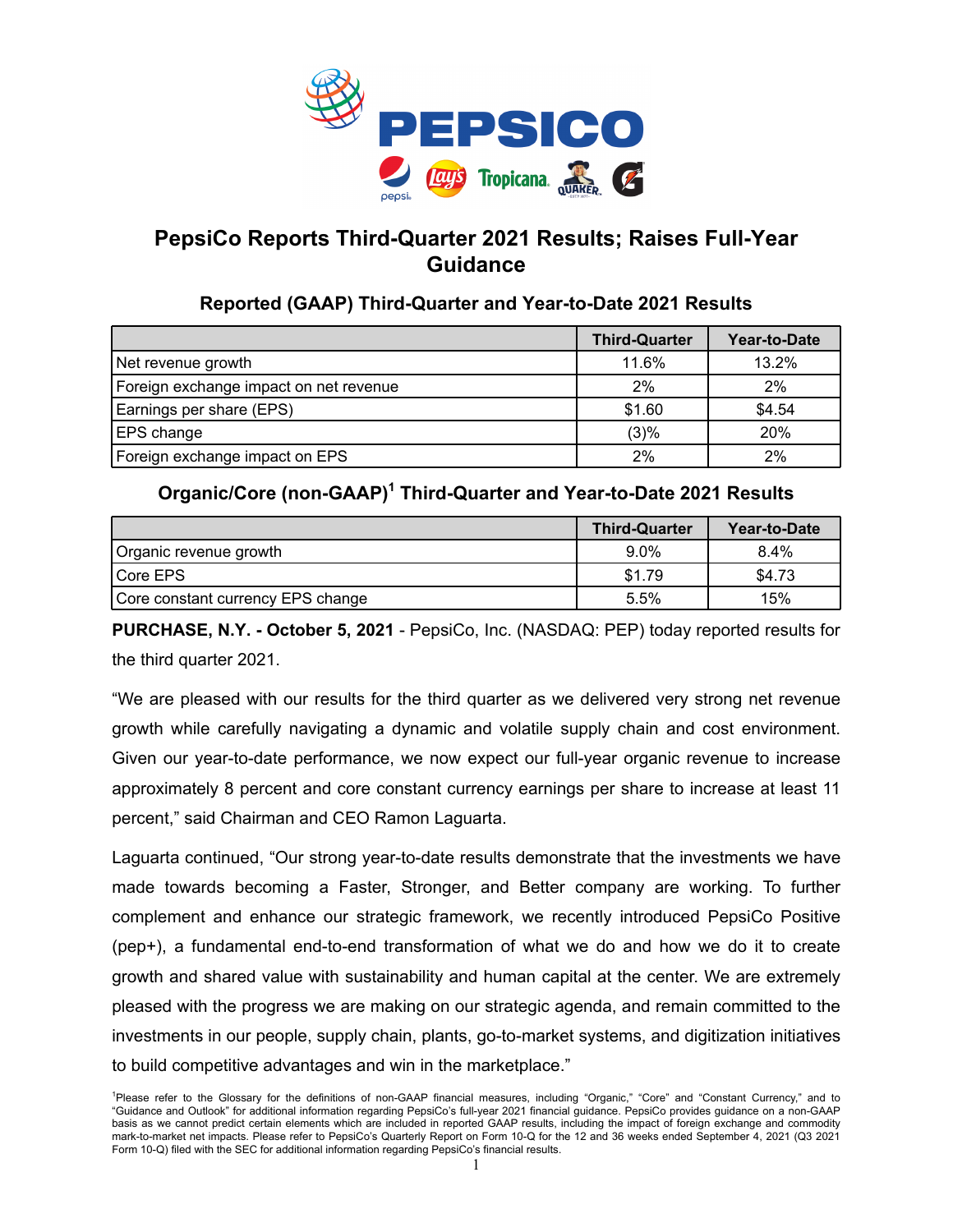## **Summary Third-Quarter 2021 Performance**

|                                                             | <b>Revenue</b>                             |                                                  |                                                                                    |                            |            |                 |
|-------------------------------------------------------------|--------------------------------------------|--------------------------------------------------|------------------------------------------------------------------------------------|----------------------------|------------|-----------------|
|                                                             |                                            |                                                  | <b>Percentage Point Impact</b>                                                     |                            | % Change   |                 |
|                                                             | <b>GAAP</b><br><b>Reported</b><br>% Change | Foreign<br><b>Exchange</b><br><b>Translation</b> | Acquisitions,<br>Divestitures,<br>and Other<br><b>Structural</b><br><b>Changes</b> | <b>Organic</b><br>% Change | Food/Snack | <b>Beverage</b> |
| Frito-Lay North America                                     | 6                                          | (0.5)                                            |                                                                                    | 5                          |            |                 |
| Quaker Foods North America                                  | $\overline{2}$                             | (1)                                              |                                                                                    |                            | (4)        |                 |
| PepsiCo Beverages North<br>America                          | 7                                          | (0.5)                                            |                                                                                    | 7                          |            | 3               |
| Latin America                                               | 27                                         | (8)                                              |                                                                                    | 19                         | 5          | 9               |
| Europe                                                      | 9                                          |                                                  |                                                                                    | 8                          | 5          | 7               |
| Africa, Middle East and South<br>Asia                       | 33                                         | (8)                                              | (5)                                                                                | 20                         | 5          | 18              |
| Asia Pacific, Australia and New<br>Zealand and China Region | 27                                         | (7)                                              | (5)                                                                                | 15                         | 11         | 9               |
| <b>Total</b>                                                | 12                                         | (2)                                              | (1)                                                                                | 9                          | 4          | 8               |

## **Operating Profit and EPS**

|                                                             |                                  | <b>Percentage Point Impact</b>          |                                                  |                                              |
|-------------------------------------------------------------|----------------------------------|-----------------------------------------|--------------------------------------------------|----------------------------------------------|
|                                                             | <b>GAAP Reported</b><br>% Change | <b>Items Affecting</b><br>Comparability | Foreign<br><b>Exchange</b><br><b>Translation</b> | <b>Core Constant</b><br>Currency<br>% Change |
| Frito-Lay North America                                     |                                  |                                         |                                                  |                                              |
| <b>Quaker Foods North America</b>                           | (27)                             |                                         |                                                  | (27)                                         |
| PepsiCo Beverages North America                             | 11                               | (6)                                     | (1)                                              | 4                                            |
| Latin America                                               | 57                               | 3                                       | (13)                                             | 47                                           |
| Europe                                                      | (8)                              | 2                                       |                                                  | (7)                                          |
| Africa, Middle East and South Asia                          | 63                               | (7)                                     | (3.5)                                            | 52                                           |
| Asia Pacific, Australia and New Zealand and<br>China Region | 23                               | (4)                                     | (3)                                              | 16                                           |
| Corporate unallocated expenses                              | 57                               | (37)                                    |                                                  | 20                                           |
| <b>Total</b>                                                | 5                                | $\overline{2}$                          | (2)                                              | 5                                            |
| <b>EPS</b>                                                  | (3)                              | 10                                      | (2)                                              | 5.5                                          |

*(a) Excludes the impact of acquisitions and divestitures. In certain instances, the impact of organic volume growth on net revenue growth differs from the unit volume change due to product mix, nonconsolidated joint venture volume, and, for our beverage businesses, temporary timing differences between bottler case sales and concentrate shipments and equivalents (CSE). Our net revenue excludes nonconsolidated joint venture volume, and, for our franchise-owned beverage businesses, is based on CSE.*

*Note: Amounts may not sum due to rounding.*

*Organic revenue and core constant currency results are non-GAAP financial measures. Please refer to the reconciliation of GAAP and non-GAAP information in the attached exhibits and to the Glossary for definitions of "Organic," "Core" and "Constant Currency."*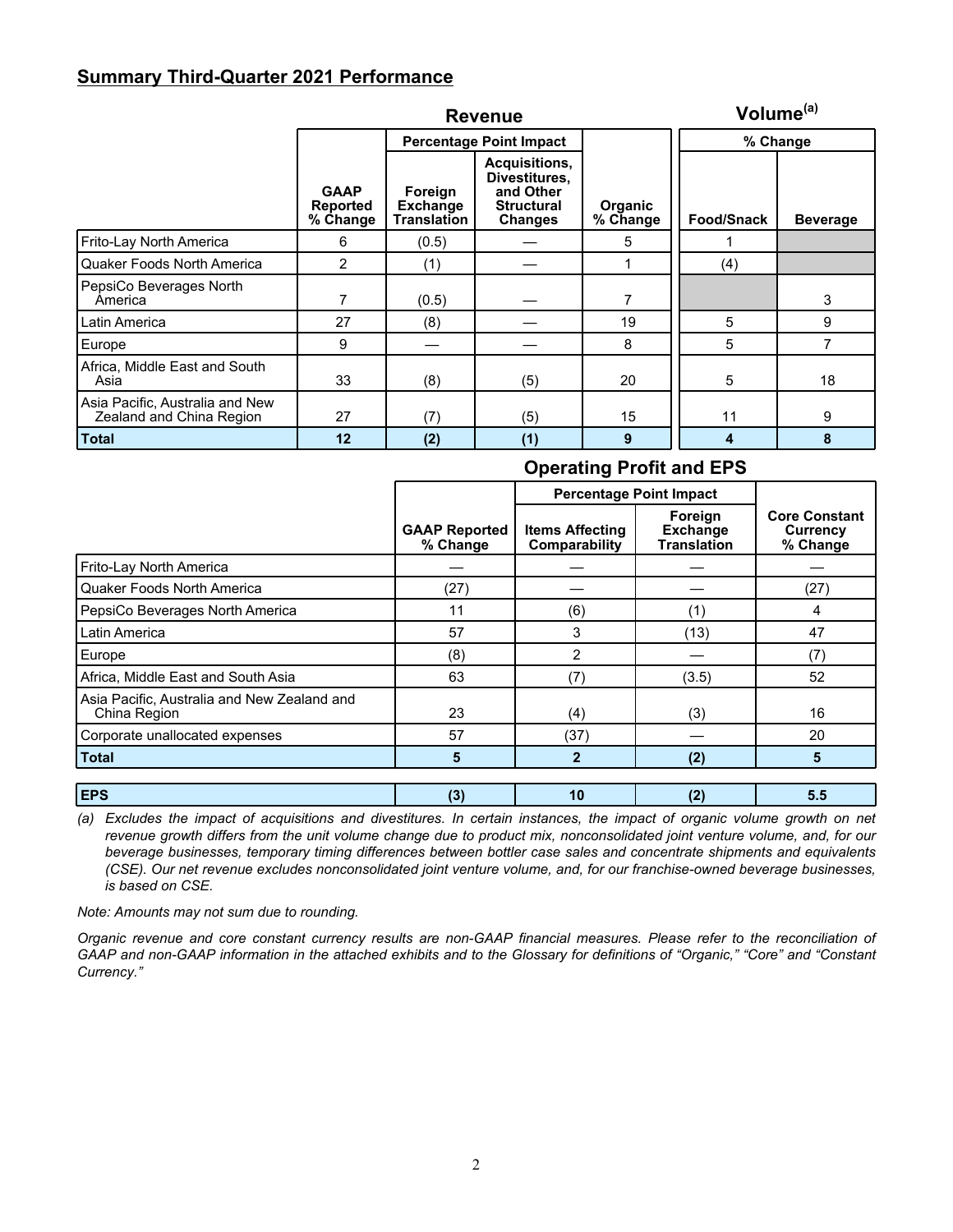## **Summary Year-to-Date 2021 Performance**

|                                                             |                                     | Volume <sup>(a)</sup>                     |                                                                                    |                            |                |                 |
|-------------------------------------------------------------|-------------------------------------|-------------------------------------------|------------------------------------------------------------------------------------|----------------------------|----------------|-----------------|
|                                                             |                                     |                                           | <b>Percentage Point Impact</b>                                                     |                            | % Change       |                 |
|                                                             | <b>GAAP</b><br>Reported<br>% Change | Foreign<br><b>Exchange</b><br>Translation | Acquisitions,<br>Divestitures.<br>and Other<br><b>Structural</b><br><b>Changes</b> | <b>Organic</b><br>% Change | Food/Snack     | <b>Beverage</b> |
| Frito-Lay North America                                     | 5.5                                 | (1)                                       |                                                                                    | 5                          |                |                 |
| l Quaker Foods North America                                | (3.5)                               | (1)                                       |                                                                                    | (4)                        | (10)           |                 |
| PepsiCo Beverages North<br>America                          | 12                                  | (1)                                       | (2)                                                                                | 10                         |                | 5               |
| Latin America                                               | 17                                  | (4)                                       |                                                                                    | 13                         | 3              | 7               |
| Europe                                                      | 10                                  | (1)                                       |                                                                                    | 9                          | 5              | 11              |
| Africa, Middle East and South<br>Asia                       | 45                                  | (7)                                       | (24)                                                                               | 14                         | 3              | 20              |
| Asia Pacific, Australia and New<br>Zealand and China Region | 43                                  | (8)                                       | (22)                                                                               | 13                         | 7              | 15              |
| Total                                                       | 13                                  | (2)                                       | (3)                                                                                | 8                          | $\overline{2}$ | 11              |

## **Operating Profit and EPS**

|                                                             |                                  | <b>Percentage Point Impact</b>          |                                                  |                                              |
|-------------------------------------------------------------|----------------------------------|-----------------------------------------|--------------------------------------------------|----------------------------------------------|
|                                                             | <b>GAAP Reported</b><br>% Change | <b>Items Affecting</b><br>Comparability | Foreign<br><b>Exchange</b><br><b>Translation</b> | <b>Core Constant</b><br>Currency<br>% Change |
| Frito-Lay North America                                     | 4                                |                                         | (0.5)                                            | 3                                            |
| <b>Quaker Foods North America</b>                           | (22)                             |                                         |                                                  | (22)                                         |
| PepsiCo Beverages North America                             | 40                               | (8)                                     | (1)                                              | 31                                           |
| Latin America                                               | 38                               |                                         | (7)                                              | 32                                           |
| Europe                                                      |                                  | 2                                       | (2)                                              |                                              |
| Africa, Middle East and South Asia                          | 83                               | (55)                                    | (2)                                              | 26                                           |
| Asia Pacific, Australia and New Zealand and<br>China Region | 22                               | (1)                                     | (5)                                              | 16                                           |
| Corporate unallocated expenses                              | (6)                              | 12                                      |                                                  |                                              |
| <b>Total</b>                                                | 19                               | (6)                                     | (2)                                              | 11                                           |
|                                                             |                                  |                                         |                                                  |                                              |
| <b>EPS</b>                                                  | 20                               | (3)                                     | (2)                                              | 15                                           |

*(a) Excludes the impact of acquisitions and divestitures, including the impact, in the 36 weeks ended September 4, 2021, of an extra month of volume for our acquisitions of Pioneer Foods in our AMESA division and Be & Cheery in our APAC division* as we aligned the reporting calendars of these acquisitions with those of our divisions. In certain instances, the impact of *organic volume growth on net revenue growth differs from the unit volume change due to product mix, nonconsolidated joint venture volume, and, for our beverage businesses, temporary timing differences between bottler case sales and CSE. Our net revenue excludes nonconsolidated joint venture volume, and, for our franchise-owned beverage businesses, is based on CSE.*

*Note: Amounts may not sum due to rounding.*

*Organic revenue and core constant currency results are non-GAAP financial measures. Please refer to the reconciliation of GAAP and non-GAAP information in the attached exhibits and to the Glossary for definitions of "Organic," "Core" and "Constant Currency."*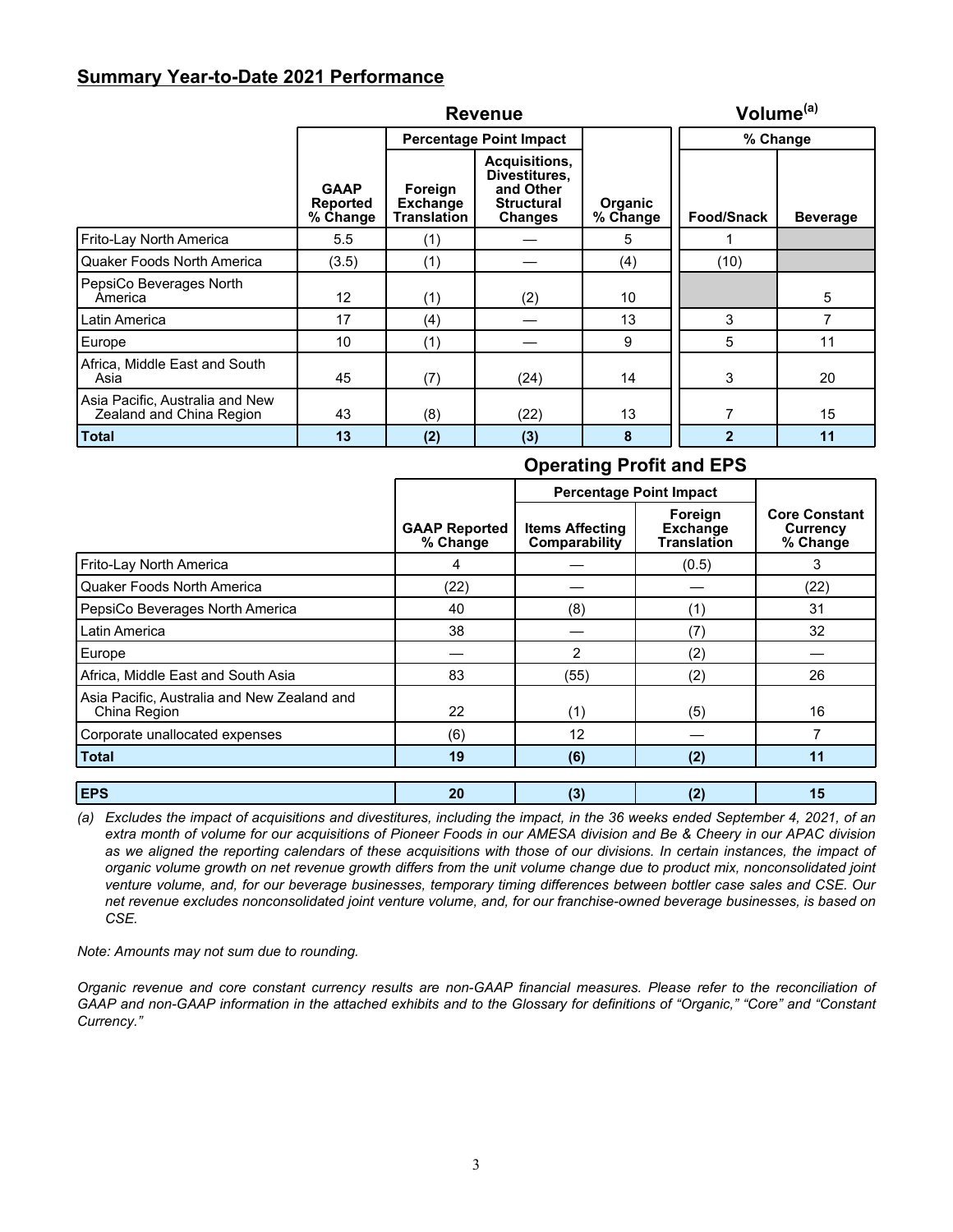## **Guidance and Outlook**

The Company provides guidance on a non-GAAP basis as we cannot predict certain elements which are included in reported GAAP results, including the impact of foreign exchange translation and commodity mark-to-market net impacts.

For fiscal year 2021, the Company now expects to deliver approximately 8 percent organic revenue growth (versus our previous guidance of 6 percent), at least 11 percent core constant currency EPS growth (versus our previous guidance of 11 percent), and at least 12 percent core EPS growth (versus our previous guidance of 12 percent).

Consistent with its previous guidance for 2021, the Company continues to expect:

- A core annual effective tax rate of approximately 21 percent; and
- Total cash returns to shareholders of approximately \$5.9 billion, comprised of dividends of approximately \$5.8 billion and share repurchases of \$106 million. We completed our share repurchase activity and do not expect to repurchase any additional shares for the balance of 2021.

In addition, the Company continues to expect a 1-percentage-point foreign exchange translation tailwind to benefit reported net revenue and core EPS growth based on current market consensus rates.

This assumption and the guidance above imply 2021 core EPS of at least \$6.20, compared to 2020 core EPS of \$5.52.

## **Prepared Management Remarks and Live Question and Answer Webcast**

At approximately 6:30 a.m. (Eastern time) on October 5, 2021, the Company will post prepared management remarks (in pdf format) of its third quarter 2021 results and business update, including its outlook for 2021, at www.pepsico.com/investors. At 8:15 a.m. (Eastern time) on October 5, 2021, the Company will host a live question and answer session with investors and financial analysts. Further details will be accessible on the Company's website at www.pepsico.com/investors.

Contacts: Investor Relations **Contacts**: Communications

investor@pepsico.com pepsicomediarelations@pepsico.com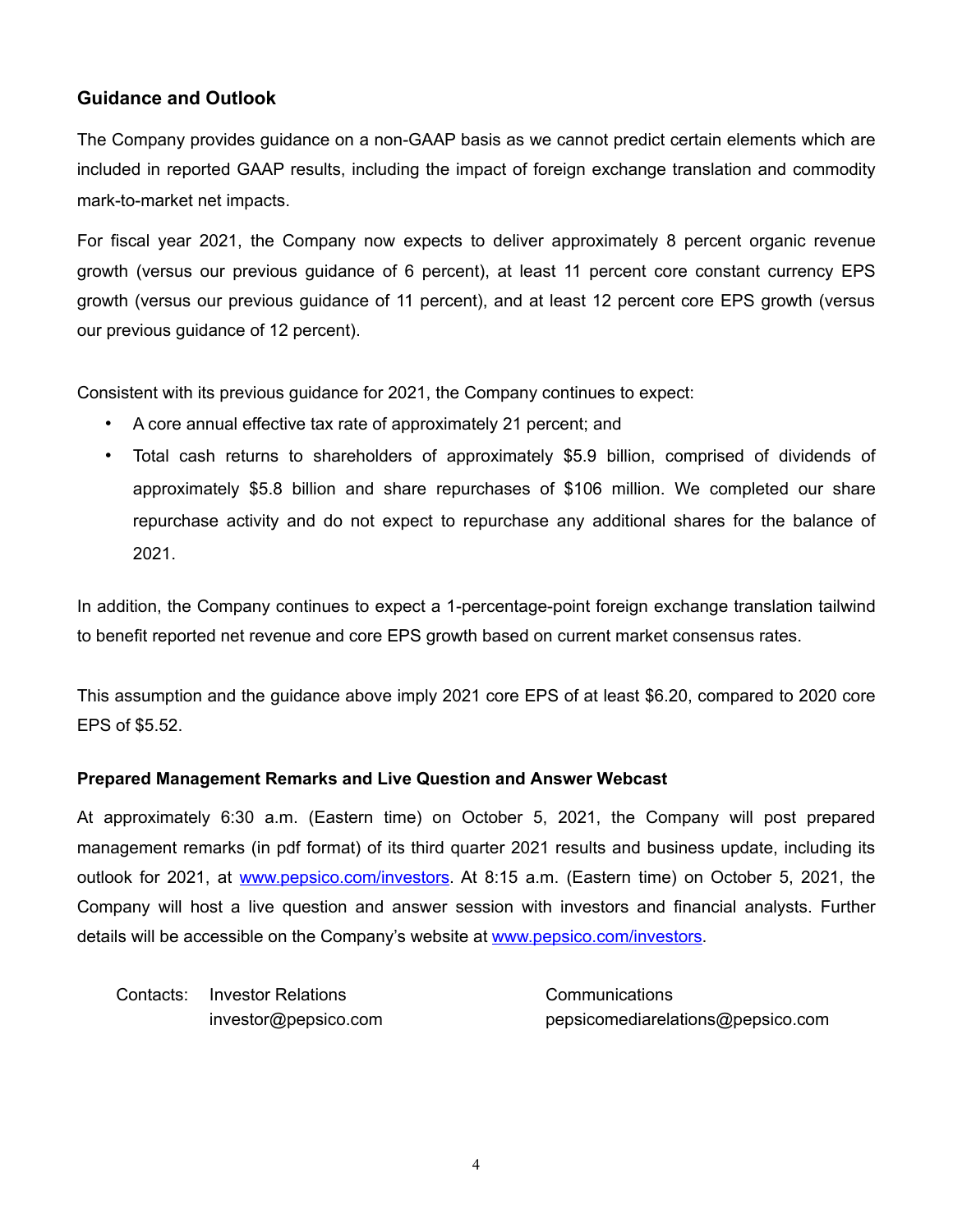## **PepsiCo, Inc. and Subsidiaries Condensed Consolidated Statement of Income (in millions except per share amounts, unaudited)**

|                                                           | 12 Weeks Ended |          |             |          |               | 36 Weeks Ended |              |          |  |
|-----------------------------------------------------------|----------------|----------|-------------|----------|---------------|----------------|--------------|----------|--|
|                                                           |                | 9/4/2021 |             | 9/5/2020 |               | 9/4/2021       |              | 9/5/2020 |  |
| <b>Net Revenue</b>                                        | $\mathbb{S}$   | 20,189   | \$          | 18,091   | <sup>\$</sup> | 54,226         | <sup>S</sup> | 47,917   |  |
| Cost of sales                                             |                | 9,394    |             | 8,156    |               | 24,945         |              | 21,371   |  |
| Gross profit                                              |                | 10,795   |             | 9,935    |               | 29,281         |              | 26,546   |  |
| Selling, general and administrative expenses (a)          |                | 7,636    |             | 6,924    |               | 20,681         |              | 19,292   |  |
| <b>Operating Profit</b>                                   |                | 3,159    |             | 3,011    |               | 8,600          |              | 7,254    |  |
| Other pension and retiree medical benefits income         |                | 118      |             | 86       |               | 364            |              | 247      |  |
| Net interest expense and other                            |                | (232)    |             | (264)    |               | (731)          |              | (789)    |  |
| Income before income taxes                                |                | 3,045    |             | 2,833    |               | 8,233          |              | 6,712    |  |
| Provision for income taxes                                |                | 802      |             | 526      |               | 1,895          |              | 1,396    |  |
| Net income                                                |                | 2,243    |             | 2,307    |               | 6,338          |              | 5,316    |  |
| Less: Net income attributable to noncontrolling interests |                | 19       |             | 16       |               | 42             |              | 41       |  |
| <b>Net Income Attributable to PepsiCo</b>                 |                | 2,224    |             | 2,291    |               | 6,296          |              | 5,275    |  |
|                                                           |                |          |             |          |               |                |              |          |  |
| Diluted                                                   |                |          |             |          |               |                |              |          |  |
| Net income attributable to PepsiCo per common share       | \$             | 1.60     | $\mathbf S$ | 1.65     | $\mathcal{S}$ | 4.54           | -S           | 3.79     |  |
| Weighted-average common shares outstanding                |                | 1,389    |             | 1,390    |               | 1,388          |              | 1,393    |  |

*(a) The increase in selling, general and administrative expenses for the 12 and 36 weeks ended September 4, 2021, as compared to the 12 and 36 weeks ended September 5, 2020, primarily reflects higher selling and distribution costs, as well as higher advertising and marketing costs.*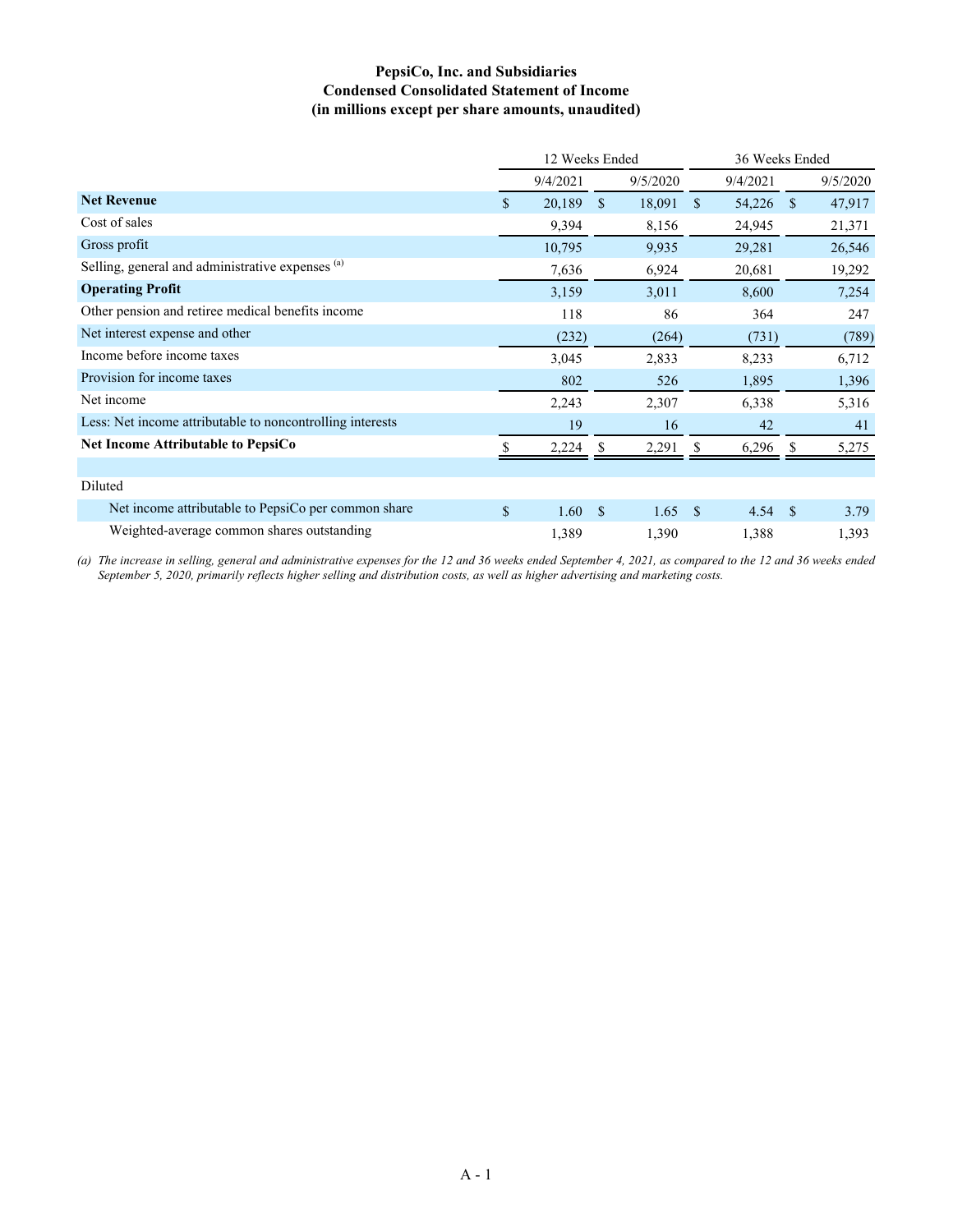## **PepsiCo, Inc. and Subsidiaries Supplemental Financial Information (in millions and unaudited)**

|                                                          | 12 Weeks Ended |          |               |          |               | 36 Weeks Ended |               |          |  |
|----------------------------------------------------------|----------------|----------|---------------|----------|---------------|----------------|---------------|----------|--|
|                                                          |                | 9/4/2021 |               | 9/5/2020 |               | 9/4/2021       |               | 9/5/2020 |  |
| Net Revenue                                              |                |          |               |          |               |                |               |          |  |
| Frito-Lay North America                                  | \$             | 4,653    | \$            | 4,399    | <sup>\$</sup> | 13,441         | \$            | 12,746   |  |
| Quaker Foods North America                               |                | 618      |               | 608      |               | 1,839          |               | 1,906    |  |
| PepsiCo Beverages North America                          |                | 6,402    |               | 5,958    |               | 17,632         |               | 15,766   |  |
| Latin America                                            |                | 2,100    |               | 1,654    |               | 5,309          |               | 4,531    |  |
| Europe                                                   |                | 3,612    |               | 3,323    |               | 8,693          |               | 7,887    |  |
| Africa, Middle East and South Asia                       |                | 1,665    |               | 1,252    |               | 4,150          |               | 2,866    |  |
| Asia Pacific, Australia and New Zealand and China Region |                | 1,139    |               | 897      |               | 3,162          |               | 2,215    |  |
| Total                                                    | \$             | 20,189   | <sup>\$</sup> | 18,091   | S             | 54,226         | <sup>\$</sup> | 47,917   |  |
|                                                          |                |          |               |          |               |                |               |          |  |
| <b>Operating Profit</b>                                  |                |          |               |          |               |                |               |          |  |
| Frito-Lay North America                                  | \$             | 1,357    | \$            | 1,353    | <sup>\$</sup> | 3,979          | <sup>\$</sup> | 3,833    |  |
| Quaker Foods North America                               |                | 106      |               | 145      |               | 384            |               | 491      |  |
| PepsiCo Beverages North America                          |                | 773      |               | 697      |               | 1,948          |               | 1,391    |  |
| Latin America                                            |                | 393      |               | 250      |               | 967            |               | 700      |  |
| Europe                                                   |                | 439      |               | 480      |               | 975            |               | 977      |  |
| Africa, Middle East and South Asia                       |                | 312      |               | 193      |               | 706            |               | 386      |  |
| Asia Pacific, Australia and New Zealand and China Region |                | 201      |               | 163      |               | 601            |               | 494      |  |
| Corporate unallocated expenses                           |                | (422)    |               | (270)    |               | (960)          |               | (1,018)  |  |
| Total                                                    | \$             | 3,159    | \$            | 3,011    | \$            | 8,600          | \$            | 7,254    |  |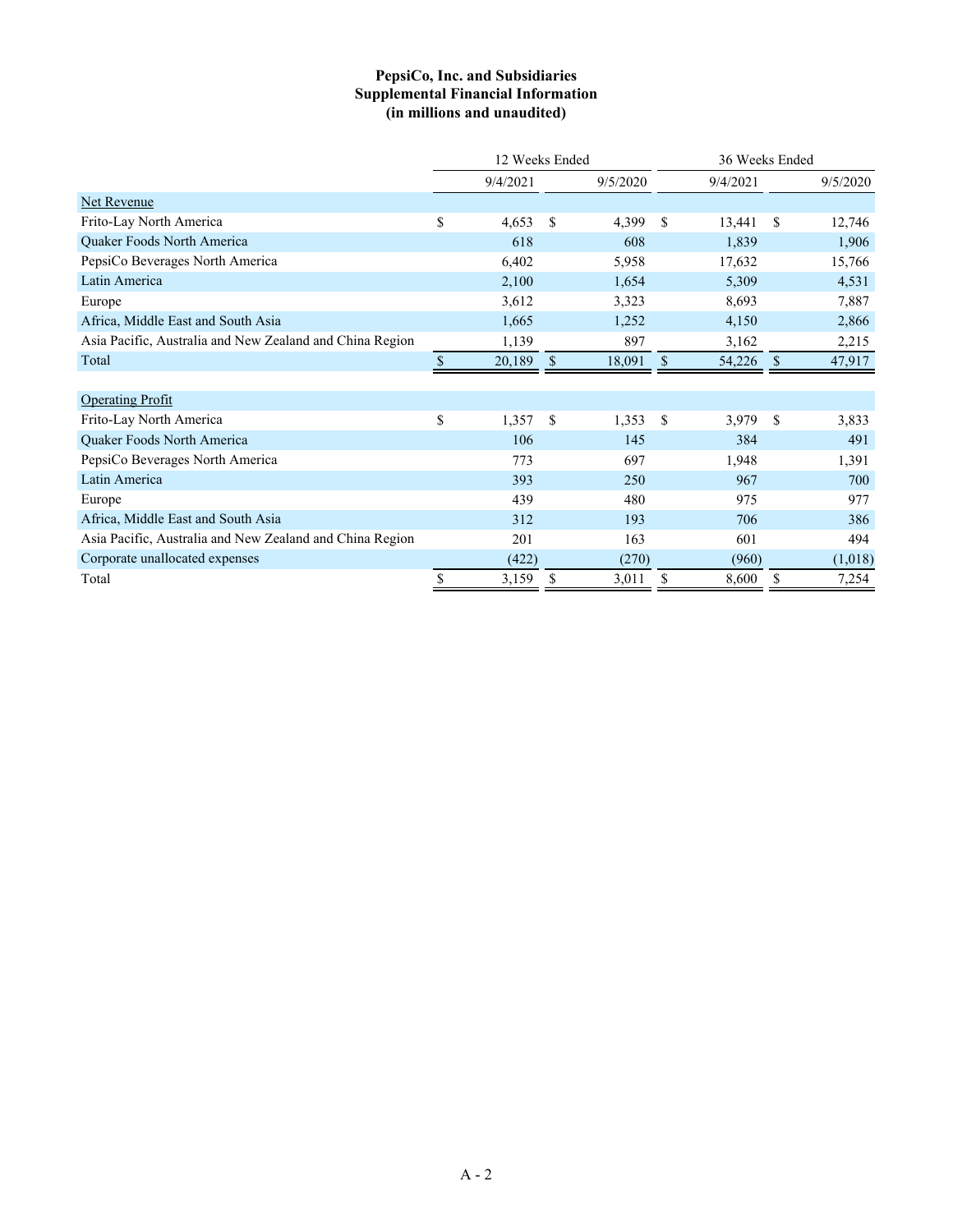## **PepsiCo, Inc. and Subsidiaries Condensed Consolidated Statement of Cash Flows (in millions, unaudited)**

|                                                                                          | 36 Weeks Ended |           |                           |                |  |
|------------------------------------------------------------------------------------------|----------------|-----------|---------------------------|----------------|--|
|                                                                                          |                | 9/4/2021  |                           | 9/5/2020       |  |
| <b>Operating Activities</b>                                                              |                |           |                           |                |  |
| Net income                                                                               | \$             | 6,338     | \$                        | 5,316          |  |
| Depreciation and amortization                                                            |                | 1,863     |                           | 1,731          |  |
| Share-based compensation expense                                                         |                | 215       |                           | 186            |  |
| Restructuring and impairment charges                                                     |                | 129       |                           | 124            |  |
| Cash payments for restructuring charges                                                  |                | (165)     |                           | (166)          |  |
| Acquisition and divestiture-related charges                                              |                | 12        |                           | 286            |  |
| Cash payments for acquisition and divestiture-related charges                            |                | (25)      |                           | (97)           |  |
| Pension and retiree medical plan expenses                                                |                | 81        |                           | 121            |  |
| Pension and retiree medical plan contributions                                           |                | (715)     |                           | (501)          |  |
| Deferred income taxes and other tax charges and credits                                  |                | 261       |                           | 96             |  |
| Tax expense related to the Tax Cuts and Jobs Act (TCJ Act)                               |                | 190       |                           |                |  |
| Tax payments related to the TCJ Act                                                      |                | (309)     |                           | (78)           |  |
| Change in assets and liabilities:                                                        |                |           |                           |                |  |
| Accounts and notes receivable                                                            |                | (1, 416)  |                           | (1,430)        |  |
| Inventories                                                                              |                | (579)     |                           | (549)          |  |
| Prepaid expenses and other current assets                                                |                | (46)      |                           | (202)          |  |
| Accounts payable and other current liabilities                                           |                | 99        |                           | 289            |  |
| Income taxes payable                                                                     |                | 645       |                           | 583            |  |
|                                                                                          |                | 56        |                           | 414            |  |
| Other, net                                                                               |                | 6,634     |                           | 6,123          |  |
| <b>Net Cash Provided by Operating Activities</b>                                         |                |           |                           |                |  |
| <b>Investing Activities</b>                                                              |                |           |                           |                |  |
|                                                                                          |                | (2,276)   |                           | (2,074)        |  |
| Capital spending                                                                         |                | 40        |                           | 26             |  |
| Sales of property, plant and equipment                                                   |                | (28)      |                           | (6,373)        |  |
| Acquisitions, net of cash acquired, and investments in noncontrolled affiliates          |                | 158       |                           | $\overline{4}$ |  |
| Divestitures and sales of investments in noncontrolled affiliates                        |                |           |                           |                |  |
| Short-term investments, by original maturity:                                            |                |           |                           |                |  |
| More than three months - purchases                                                       |                |           |                           | (400)          |  |
| More than three months - maturities                                                      |                | 1,135     |                           | 23             |  |
| Three months or less, net                                                                |                | (65)<br>6 |                           | 33             |  |
| Other investing, net                                                                     |                |           |                           |                |  |
| <b>Net Cash Used for Investing Activities</b>                                            |                | (1,030)   |                           | (8,761)        |  |
|                                                                                          |                |           |                           |                |  |
| <b>Financing Activities</b>                                                              |                |           |                           | 10,564         |  |
| Proceeds from issuances of long-term debt                                                |                |           |                           |                |  |
| Payments of long-term debt                                                               |                | (2,454)   |                           | (814)          |  |
| Short-term borrowings, by original maturity:                                             |                |           |                           |                |  |
| More than three months - proceeds                                                        |                |           |                           | 4,069          |  |
| More than three months - payments                                                        |                | (397)     |                           | (1,801)        |  |
| Three months or less, net                                                                |                | 19        |                           | (11)           |  |
| Cash dividends paid                                                                      |                | (4,328)   |                           | (4,094)        |  |
| Share repurchases - common                                                               |                | (106)     |                           | (1, 543)       |  |
| Proceeds from exercises of stock options                                                 |                | 146       |                           | 145            |  |
| Withholding tax payments on restricted stock units and performance stock units converted |                | (82)      |                           | (86)           |  |
| Other financing                                                                          |                | (19)      |                           | (18)           |  |
| Net Cash (Used for)/Provided by Financing Activities                                     |                | (7,221)   |                           | 6,411          |  |
| Effect of exchange rate changes on cash and cash equivalents and restricted cash         |                | (30)      |                           | (184)          |  |
| Net (Decrease)/Increase in Cash and Cash Equivalents and Restricted Cash                 |                | (1,647)   |                           | 3,589          |  |
| Cash and Cash Equivalents and Restricted Cash, Beginning of Year                         |                | 8,254     |                           | 5,570          |  |
| Cash and Cash Equivalents and Restricted Cash, End of Period                             | \$             | 6,607     | $\boldsymbol{\mathsf{S}}$ | 9,159          |  |
|                                                                                          |                |           |                           |                |  |
| <b>Supplemental Non-Cash Activity</b>                                                    |                |           |                           |                |  |
| Right-of-use assets obtained in exchange for lease obligations                           | $\mathbb{S}$   | 494       | $\$$                      | 431            |  |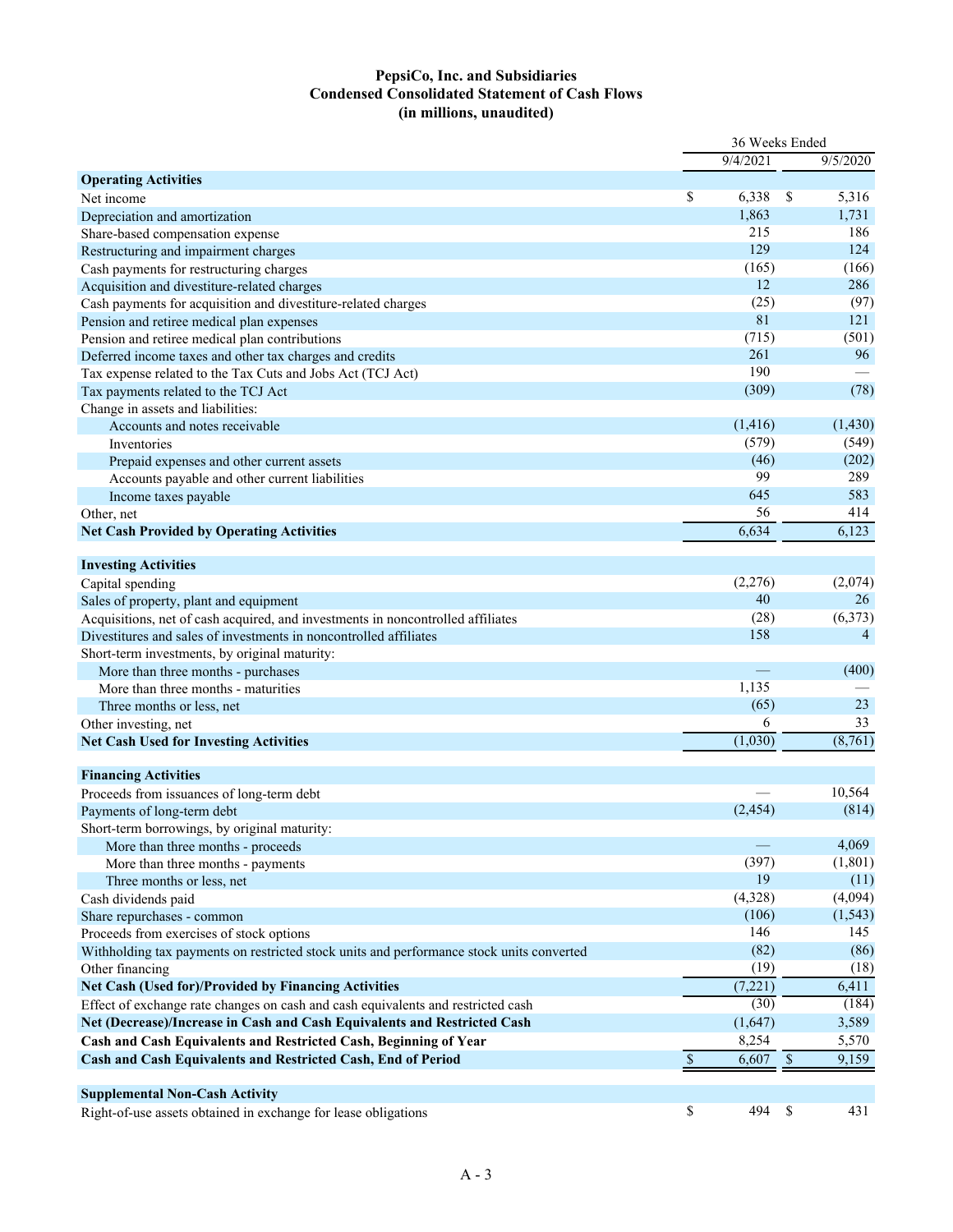## **PepsiCo, Inc. and Subsidiaries Condensed Consolidated Balance Sheet (in millions except per share amounts)**

|                                                                                                                                                                             |              | (unaudited) |              |            |
|-----------------------------------------------------------------------------------------------------------------------------------------------------------------------------|--------------|-------------|--------------|------------|
|                                                                                                                                                                             |              | 9/4/2021    |              | 12/26/2020 |
| <b>ASSETS</b>                                                                                                                                                               |              |             |              |            |
| <b>Current Assets</b>                                                                                                                                                       |              |             |              |            |
| Cash and cash equivalents                                                                                                                                                   | $\mathbb{S}$ | 6,506       | $\mathbb{S}$ | 8,185      |
| Short-term investments                                                                                                                                                      |              | 344         |              | 1,366      |
| Accounts and notes receivable, net                                                                                                                                          |              | 9,545       |              | 8,404      |
| Inventories:                                                                                                                                                                |              |             |              |            |
| Raw materials and packaging                                                                                                                                                 |              | 1,926       |              | 1,720      |
| Work-in-process                                                                                                                                                             |              | 178         |              | 205        |
| Finished goods                                                                                                                                                              |              | 2,260       |              | 2,247      |
|                                                                                                                                                                             |              | 4,364       |              | 4,172      |
| Prepaid expenses and other current assets                                                                                                                                   |              | 1,058       |              | 874        |
| Assets held for sale                                                                                                                                                        |              | 1,893       |              |            |
| <b>Total Current Assets</b>                                                                                                                                                 |              | 23,710      |              | 23,001     |
| Property, Plant and Equipment, net                                                                                                                                          |              | 21,257      |              | 21,369     |
| Amortizable Intangible Assets, net                                                                                                                                          |              | 1,584       |              | 1,703      |
| Goodwill                                                                                                                                                                    |              | 18,531      |              | 18,757     |
| <b>Other Indefinite-Lived Intangible Assets</b>                                                                                                                             |              | 17,291      |              | 17,612     |
| <b>Investments in Noncontrolled Affiliates</b>                                                                                                                              |              | 2,791       |              | 2,792      |
| <b>Deferred Income Taxes</b>                                                                                                                                                |              | 4,357       |              | 4,372      |
| <b>Other Assets</b>                                                                                                                                                         |              | 3,733       |              | 3,312      |
| <b>Total Assets</b>                                                                                                                                                         | \$           | 93,254      | $\mathbb{S}$ | 92,918     |
|                                                                                                                                                                             |              |             |              |            |
| <b>LIABILITIES AND EQUITY</b>                                                                                                                                               |              |             |              |            |
| <b>Current Liabilities</b>                                                                                                                                                  |              |             |              |            |
| Short-term debt obligations                                                                                                                                                 | \$           | 4,234       | $\mathbb{S}$ | 3,780      |
| Accounts payable and other current liabilities                                                                                                                              |              | 20,060      |              | 19,592     |
| Liabilities held for sale                                                                                                                                                   |              | 783         |              |            |
| <b>Total Current Liabilities</b>                                                                                                                                            |              | 25,077      |              | 23,372     |
| <b>Long-Term Debt Obligations</b>                                                                                                                                           |              | 37,023      |              | 40,370     |
| <b>Deferred Income Taxes</b>                                                                                                                                                |              | 4,529       |              | 4,284      |
| <b>Other Liabilities</b>                                                                                                                                                    |              | 10,635      |              | 11,340     |
| <b>Total Liabilities</b>                                                                                                                                                    |              | 77,264      |              | 79,366     |
| Commitments and contingencies                                                                                                                                               |              |             |              |            |
| PepsiCo Common Shareholders' Equity                                                                                                                                         |              |             |              |            |
| Common stock, par value $1^2/\cancel{s}$ per share (authorized 3,600 shares; issued, net of repurchased common<br>stock at par value: 1,383 and 1,380 shares, respectively) |              | 23          |              | 23         |
| Capital in excess of par value                                                                                                                                              |              | 3,924       |              | 3,910      |
| Retained earnings                                                                                                                                                           |              | 65,336      |              | 63,443     |
| Accumulated other comprehensive loss                                                                                                                                        |              | (15, 125)   |              | (15, 476)  |
| Repurchased common stock, in excess of par value (484 and 487 shares, respectively)                                                                                         |              | (38, 286)   |              | (38, 446)  |
| <b>Total PepsiCo Common Shareholders' Equity</b>                                                                                                                            |              | 15,872      |              | 13,454     |
| Noncontrolling interests                                                                                                                                                    |              | 118         |              | 98         |
| <b>Total Equity</b>                                                                                                                                                         |              | 15,990      |              | 13,552     |
| <b>Total Liabilities and Equity</b>                                                                                                                                         | $\mathbb{S}$ | 93,254      | $\sqrt{3}$   | 92,918     |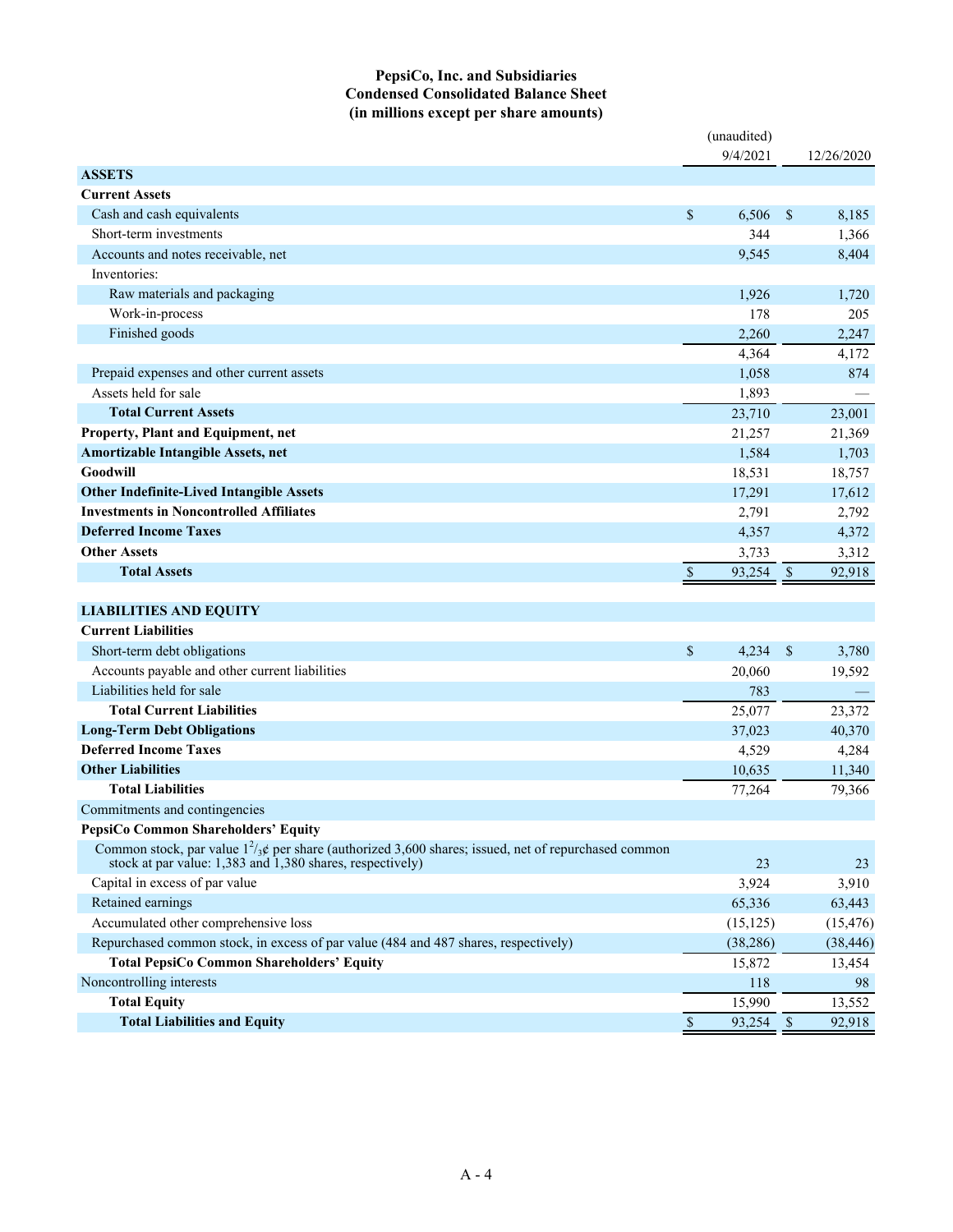### **Non-GAAP Measures**

In discussing financial results and guidance, the Company refers to the following measures which are not in accordance with U.S. Generally Accepted Accounting Principles (GAAP): organic revenue growth, core results and core constant currency results. We use these non-GAAP financial measures internally to make operating and strategic decisions, including the preparation of our annual operating plan, evaluation of our overall business performance and as a factor in determining compensation for certain employees. We believe presenting non-GAAP financial measures provides additional information to facilitate comparison of our historical operating results and trends in our underlying operating results and provides additional transparency on how we evaluate our business. We also believe presenting these measures allows investors to view our performance using the same measures that we use in evaluating our financial and business performance and trends.

We consider quantitative and qualitative factors in assessing whether to adjust for the impact of items that may be significant or that could affect an understanding of our ongoing financial and business performance or trends. Examples of items for which we may make adjustments include: amounts related to mark-to-market gains or losses (non-cash); charges related to restructuring plans; costs associated with mergers, acquisitions, divestitures and other structural changes; pension and retiree medical related items; charges or adjustments related to the enactment of new laws, rules or regulations, such as significant tax law changes; amounts related to the resolution of tax positions; tax benefits related to reorganizations of our operations; debt redemptions, cash tender or exchange offers; asset impairments (non-cash); and remeasurements of net monetary assets. See below for a description of adjustments to our U.S. GAAP financial measures included herein.

Non-GAAP information should be considered as supplemental in nature and is not meant to be considered in isolation or as a substitute for the related financial information prepared in accordance with U.S. GAAP. In addition, our non-GAAP financial measures may not be the same as or comparable to similar non-GAAP measures presented by other companies.

#### **Glossary**

We use the following definitions when referring to our non-GAAP financial measures, which may not be the same as or comparable to similar measures presented by other companies:

Beverage volume: Volume shipped to retailers and independent distributors from both PepsiCo and our independent bottlers.

Bottler case sales (BCS): Measure of physical beverage volume shipped to retailers and independent distributors from both PepsiCo and our independent bottlers.

Concentrate shipments and equivalents (CSE): Measure of our physical beverage volume shipments to independent bottlers.

Constant currency: Financial results assuming constant foreign currency exchange rates used for translation based on the rates in effect for the comparable prior-year period. In order to compute our constant currency results, we multiply or divide, as appropriate, our current-year U.S. dollar results by the current-year average foreign exchange rates and then multiply or divide, as appropriate, those amounts by the prior-year average foreign exchange rates.

Core: Core results are non-GAAP financial measures which exclude certain items from our historical results. For further information regarding these excluded items for the 12 and 36 weeks ended September 4, 2021 and September 5, 2020, refer to "Items Affecting Comparability" in "Item 2 – Management's Discussion and Analysis of Financial Condition and Results of Operations" in our Q3 2021 Form 10-Q. For the periods presented, core results exclude the following items:

#### *Mark-to-market net impact*

Mark-to-market net gains and losses on commodity derivatives in corporate unallocated expenses. These gains and losses are subsequently reflected in division results when the divisions recognize the cost of the underlying commodity in operating profit.

#### *Restructuring and impairment charges*

Expenses related to the multi-year productivity plan publicly announced in 2019, which was expanded and extended through the end of 2026 to take advantage of additional opportunities within the initiatives of the plan.

#### *Acquisition and divestiture-related charges*

Acquisition and divestiture-related charges primarily include fair value adjustments to the acquired inventory included in the acquisition-date balance sheets, merger and integration charges and costs associated with divestitures. Merger and integration charges include liabilities to support socioeconomic programs in South Africa, closing costs, employee-related costs, changes in the fair value of contingent consideration, contract termination costs and other integration costs.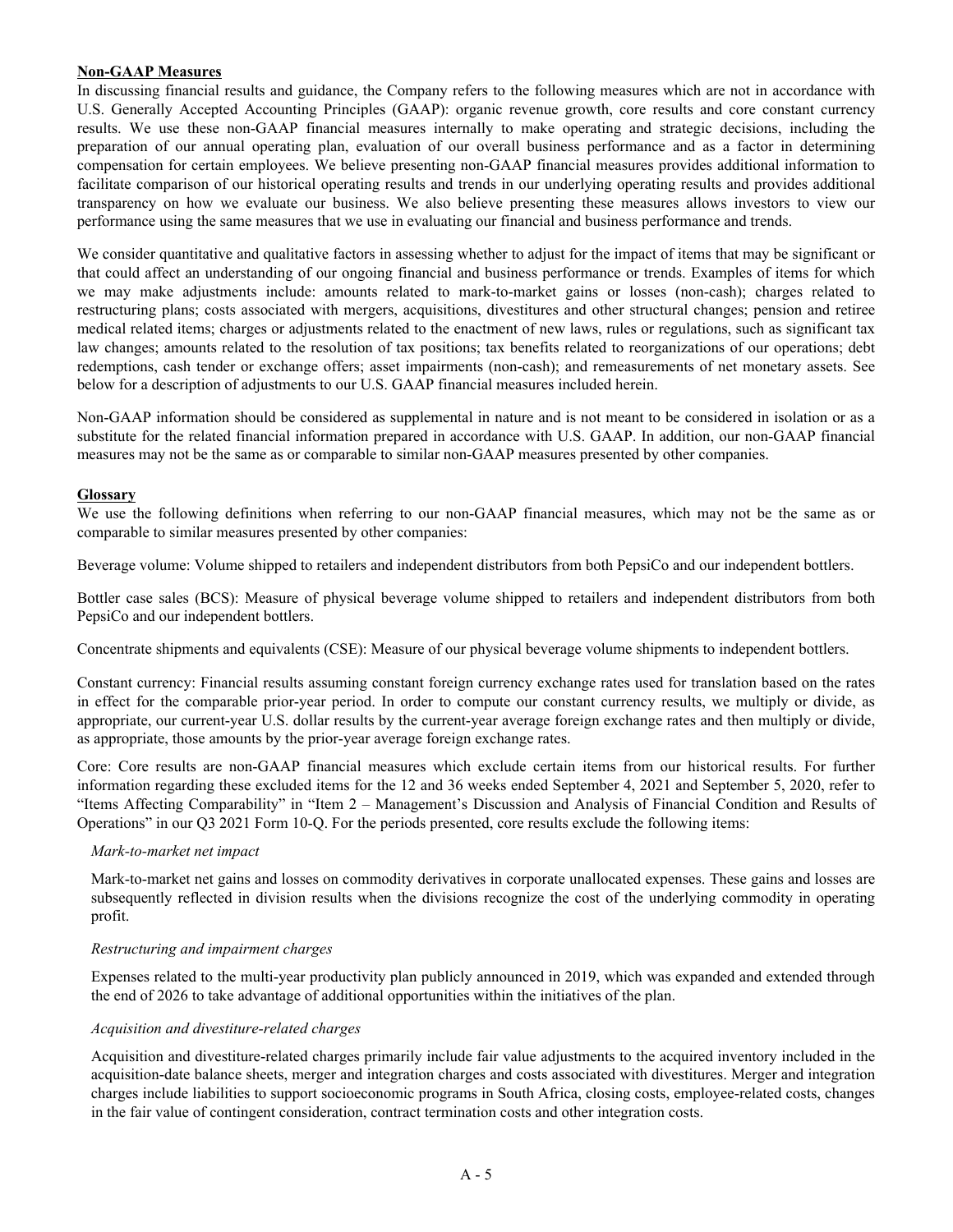### *Pension-related settlement charge*

In the year ended December 26, 2020, we recorded a pension settlement charge related to lump sum distributions exceeding the total of annual service and interest cost.

## *Tax expense related to the TCJ Act*

Tax expense related to the TCJ Act reflects adjustments to the mandatory transition tax liability under the TCJ Act.

Effective net pricing: Reflects the year-over-year impact of discrete pricing actions, sales incentive activities and mix resulting from selling varying products in different package sizes and in different countries.

Organic revenue growth: A measure that adjusts for the impacts of foreign exchange translation, acquisitions and divestitures, and where applicable, the impact of the 53rd reporting week. Adjusting for acquisitions and divestitures reflects all mergers and acquisitions activity, including the impact, in the 36 weeks ended September 4, 2021, of an extra month of net revenue for our acquisitions of Pioneer Foods in our AMESA division and Be & Cheery in our APAC division as we aligned the reporting calendars of these acquisitions with those of our divisions, divestitures and other structural changes, including changes in ownership or control in consolidated subsidiaries and nonconsolidated equity investees. We believe organic revenue growth provides useful information in evaluating the results of our business because it excludes items that we believe are not indicative of ongoing performance or that we believe impact comparability with the prior year.

## *2021 guidance*

Our 2021 organic revenue growth guidance excludes the impact of acquisitions, divestitures and other structural changes and foreign exchange translation. Our 2021 core effective tax rate guidance and 2021 core constant currency EPS guidance exclude the mark-to-market net impact included in corporate unallocated expenses and restructuring and impairment charges. Our 2021 core constant currency EPS growth guidance also excludes the impact of foreign exchange translation. We are unable to reconcile our full year projected 2021 organic revenue growth to our full year projected 2021 reported net revenue growth because we are unable to predict the 2021 impact of foreign exchange due to the unpredictability of future changes in foreign exchange rates and because we are unable to predict the occurrence or impact of any acquisitions, divestitures or other structural changes. We are also not able to reconcile our full year projected 2021 core effective tax rate to our full year projected 2021 reported effective tax rate and our full year projected 2021 core constant currency EPS growth to our full year projected 2021 reported EPS because we are unable to predict the 2021 impact of foreign exchange or the mark-to-market net impact on commodity derivatives due to the unpredictability of future changes in foreign exchange rates and commodity prices. Therefore, we are unable to provide a reconciliation of these measures.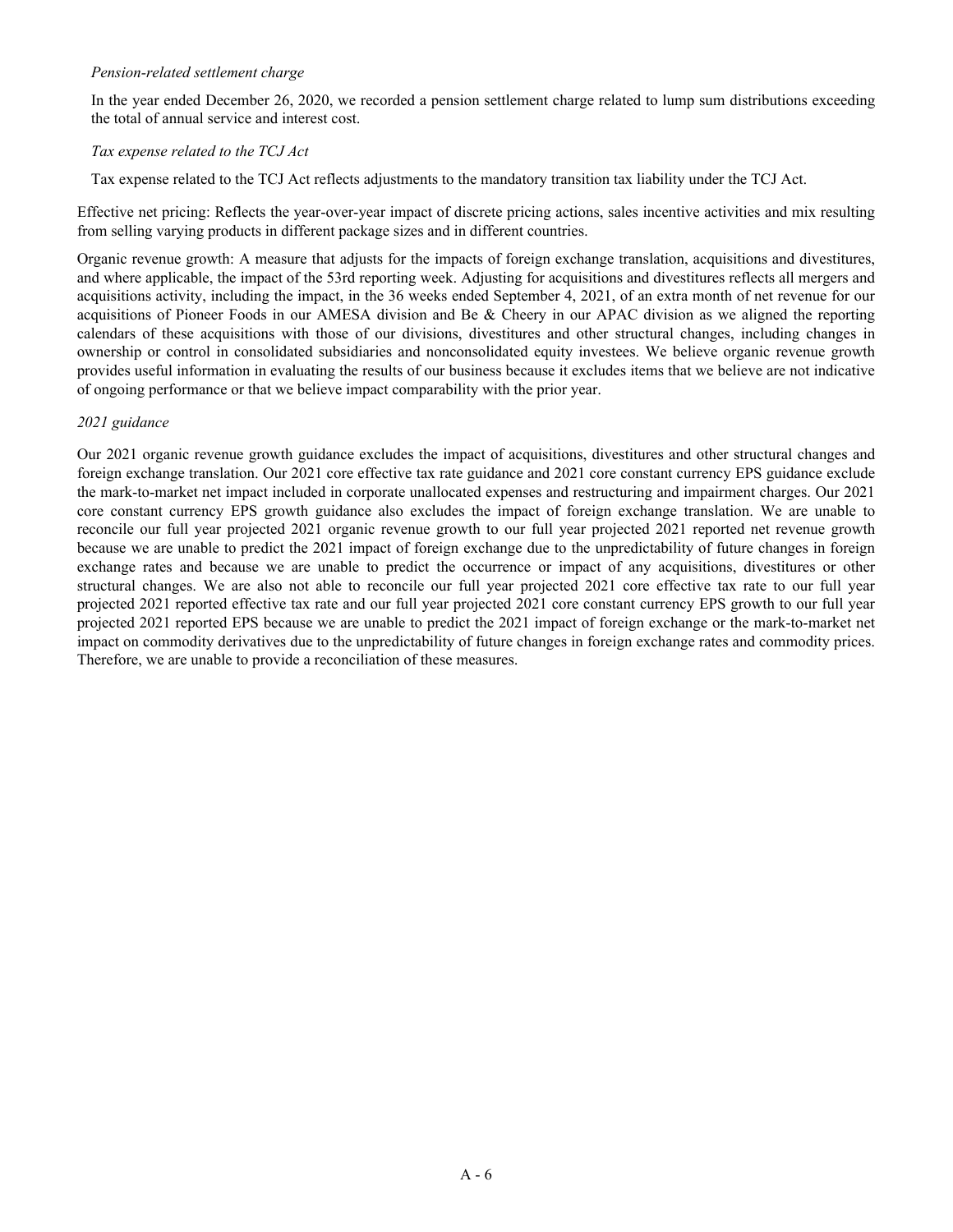### **PepsiCo, Inc. and Subsidiaries Reconciliation of GAAP and Non-GAAP Information Organic Revenue Growth Rates 12 and 36 Weeks Ended September 4, 2021 (unaudited)**

|                                                          | 12 Weeks Ended 9/4/2021                      |                                    |                                                 |                                                            |                                  |                          |  |  |
|----------------------------------------------------------|----------------------------------------------|------------------------------------|-------------------------------------------------|------------------------------------------------------------|----------------------------------|--------------------------|--|--|
|                                                          |                                              | Impact of                          |                                                 |                                                            | Impact of                        |                          |  |  |
| Net Revenue Year over Year % Change                      | Reported<br>% Change,<br><b>GAAP</b> Measure | Foreign<br>exchange<br>translation | Acquisitions and<br>divestitures <sup>(a)</sup> | Organic<br>% Change,<br>Non-GAAP<br>Measure <sup>(b)</sup> | Organic<br>volume <sup>(c)</sup> | Effective net<br>pricing |  |  |
| Frito-Lay North America                                  | 6 %                                          | (0.5)                              | $\qquad \qquad - \qquad$                        | $5\%$                                                      |                                  |                          |  |  |
| <b>Ouaker Foods North America</b>                        | $2\%$                                        | (1)                                |                                                 | $1\%$                                                      | (4)                              | 4.5                      |  |  |
| PepsiCo Beverages North America                          | $7\%$                                        | (0.5)                              | $\qquad \qquad - \qquad$                        | $7\%$                                                      |                                  | $\overline{4}$           |  |  |
| Latin America                                            | 27 %                                         | (8)                                | $\hspace{0.1mm}-\hspace{0.1mm}$                 | $19\%$                                                     | 6                                | 13                       |  |  |
| Europe                                                   | $9\%$                                        | $\qquad \qquad$                    | $\overbrace{\phantom{aaaaa}}$                   | 8 %                                                        | 6                                | 2.5                      |  |  |
| Africa, the Middle East and South Asia                   | $33\%$                                       | (8)                                | (5)                                             | $20 \%$                                                    | 12                               | 8                        |  |  |
| Asia Pacific, Australia and New Zealand and China Region | 27%                                          | (7)                                | (5)                                             | $15\%$                                                     | 12                               | 3                        |  |  |
| Total                                                    | $12\%$                                       | (2)                                | (1)                                             | $9\%$                                                      | $\overline{4}$                   |                          |  |  |

|                                                          | 36 Weeks Ended 9/4/2021                        |                                    |                                                 |                                                            |                                  |                          |  |  |
|----------------------------------------------------------|------------------------------------------------|------------------------------------|-------------------------------------------------|------------------------------------------------------------|----------------------------------|--------------------------|--|--|
|                                                          |                                                |                                    | Impact of                                       |                                                            | Impact of                        |                          |  |  |
| Net Revenue Year over Year % Change                      | Reported<br>$%$ Change,<br><b>GAAP</b> Measure | Foreign<br>exchange<br>translation | Acquisitions and<br>divestitures <sup>(a)</sup> | Organic<br>% Change,<br>Non-GAAP<br>Measure <sup>(b)</sup> | Organic<br>volume <sup>(c)</sup> | Effective net<br>pricing |  |  |
| Frito-Lay North America                                  | 5.5 $%$                                        | (1)                                | $\qquad \qquad - \qquad$                        | $5\%$                                                      |                                  |                          |  |  |
| <b>Ouaker Foods North America</b>                        | $(3.5)\%$                                      | (1)                                | $\overbrace{\hspace{25mm}}^{}$                  | $(4)\%$                                                    | (10)                             |                          |  |  |
| PepsiCo Beverages North America                          | $12\%$                                         | (1)                                | (2)                                             | $10\%$                                                     | 5                                |                          |  |  |
| Latin America                                            | $17\%$                                         | (4)                                | $\hspace{0.05cm}$                               | $13\%$                                                     | $\overline{4}$                   | 10                       |  |  |
| Europe                                                   | $10\%$                                         | (1)                                | $\qquad \qquad -$                               | $9\%$                                                      | 6                                | 2.5                      |  |  |
| Africa, Middle East and South Asia                       | 45 $%$                                         | (7)                                | (24)                                            | $14\%$                                                     | 8                                | 5.5                      |  |  |
| Asia Pacific, Australia and New Zealand and China Region | 43 %                                           | (8)                                | (22)                                            | $13\%$                                                     | 10                               |                          |  |  |
| Total                                                    | 13 %                                           | (2)                                | (3)                                             | 8 %                                                        | 4                                |                          |  |  |

*(a) Adjustments primarily reflect Rockstar (PBNA), Pioneer Foods (AMESA), and Be & Cheery (APAC). The contribution from the acquisition of Rockstar reflects the incremental consolidated net revenue reported for Rockstar in excess of the net revenue we reported under our previous distribution arrangement.*

*(b) Organic revenue growth is a financial measure that is not in accordance with GAAP. See A-5 through A-6 further discussion.*

(c) Excludes the impact of acquisitions and divestitures, including the impact, in the 36 weeks ended September 4, 2021, of an extra month of volume for our acquisitions of Pioneer Foods in our AMESA division and *Be & Cheery in our APAC division as we aligned the reporting calendars of these acquisitions with those of our divisions. In certain instances, the impact of organic volume growth on net revenue growth differs*  from the unit volume change disclosed in the Summary Third-Quarter 2021 Performance and Summary Year-to-Date 2021 Performance tables on pages 2 and 3, respectively, due to product mix, nonconsolidated joint venture volume, and, for our beverage businesses, temporary timing differences between bottler case sales and CSE. Our net revenue excludes nonconsolidated joint venture volume, and, for our franchise*owned beverage businesses, is based on CSE.*

*Note – Amounts may not sum due to rounding.*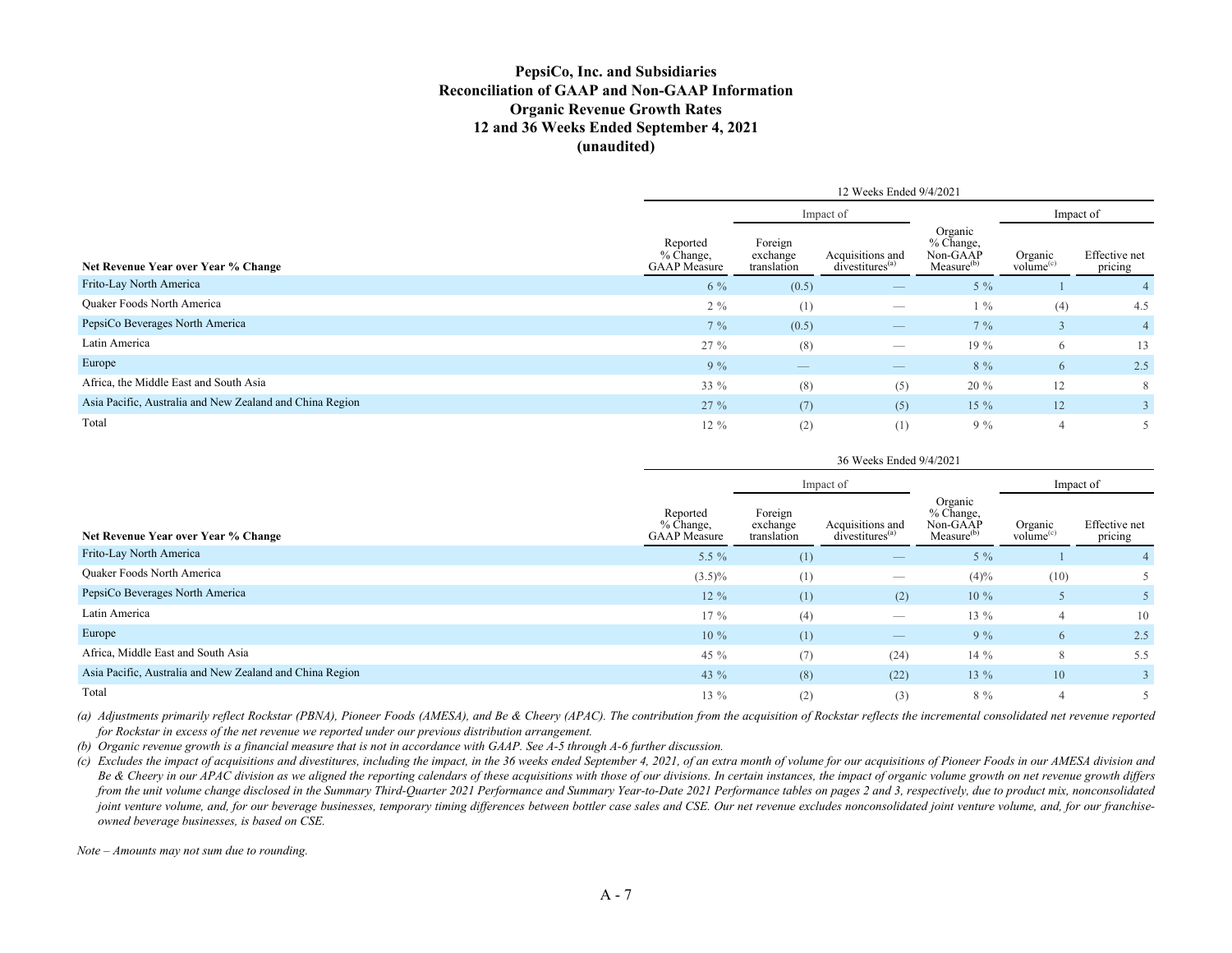#### **PepsiCo, Inc. and Subsidiaries Reconciliation of GAAP and Non-GAAP Information (continued) Year over Year Growth Rates 12 and 36 Weeks Ended September 4, 2021 (unaudited)**

|                                                               |                                              |                              |                                            | 12 Weeks Ended 9/4/2021                            |                                                 |                                                         |                                    |                                                                              |
|---------------------------------------------------------------|----------------------------------------------|------------------------------|--------------------------------------------|----------------------------------------------------|-------------------------------------------------|---------------------------------------------------------|------------------------------------|------------------------------------------------------------------------------|
|                                                               |                                              |                              |                                            | Impact of Items Affecting Comparability            |                                                 |                                                         | Impact of                          |                                                                              |
| Year over Year % Change                                       | Reported<br>% Change,<br><b>GAAP</b> Measure | Mark-to-market<br>net impact | Restructuring<br>and impairment<br>charges | Acquisition and<br>divestiture-<br>related charges | Tax expense<br>related to the<br><b>TCJ</b> Act | Core<br>% Change,<br>Non-GAAP<br>Measure <sup>(a)</sup> | Foreign<br>exchange<br>translation | Core Constant<br>Currency<br>% Change,<br>Non-GAAP<br>Measure <sup>(a)</sup> |
| Frito-Lay North America                                       | $-$ %                                        |                              |                                            |                                                    |                                                 | $-$ %                                                   |                                    | $-$ %                                                                        |
| Quaker Foods North America                                    | (27)%                                        |                              |                                            |                                                    |                                                 | (27)%                                                   |                                    | (27)%                                                                        |
| PepsiCo Beverages North America                               | $11\%$                                       |                              | (4)                                        | (2.5)                                              | $\overline{\phantom{a}}$                        | $4\%$                                                   | (1)                                | $4\%$                                                                        |
| Latin America                                                 | 57 %                                         |                              | $\mathbf{a}$                               | $\hspace{0.05cm}$                                  | $\overline{\phantom{m}}$                        | 60 %                                                    | (13)                               | 47 %                                                                         |
| Europe                                                        | $(8)\%$                                      | $\overline{\phantom{m}}$     |                                            | $\overline{\phantom{m}}$                           | $\hspace{0.1mm}-\hspace{0.1mm}$                 | (7)%                                                    | $\overline{\phantom{m}}$           | (7)%                                                                         |
| Africa, Middle East and South Asia                            | 63 %                                         |                              | $\mathbf{3}$                               | (10)                                               | $\overline{\phantom{a}}$                        | 56 %                                                    | (3.5)                              | 52 %                                                                         |
| Asia Pacific, Australia and New Zealand and China Region      | $23 \%$                                      |                              |                                            | (4)                                                | $\hspace{0.1mm}-\hspace{0.1mm}$                 | 20 %                                                    | (3)                                | $16\%$                                                                       |
| Corporate unallocated expenses                                | 57 %                                         | (44)                         |                                            | 6                                                  |                                                 | 20 %                                                    | $\hspace{0.1mm}-\hspace{0.1mm}$    | 20 %                                                                         |
| <b>Total Operating Profit</b>                                 | $5\%$                                        |                              |                                            | (1.5)                                              | $\overline{\phantom{m}}$                        | 6 %                                                     | (2)                                | $5\%$                                                                        |
| Net Income Attributable to PepsiCo                            | $(3)\%$                                      | 3.5                          |                                            | (1)                                                | 8                                               | $7\%$                                                   | (2)                                | 5.5 %                                                                        |
| Net Income Attributable to PepsiCo per common share – diluted | $(3)\%$                                      | 3.5                          |                                            | (1)                                                | 8                                               | 8 %                                                     | (2)                                | $5.5\%$                                                                      |

|                                                               |                                              |                                         |                                            | 36 Weeks Ended 9/4/2021                            |                                                 |                                                         |                                    |                                                                              |  |  |  |  |
|---------------------------------------------------------------|----------------------------------------------|-----------------------------------------|--------------------------------------------|----------------------------------------------------|-------------------------------------------------|---------------------------------------------------------|------------------------------------|------------------------------------------------------------------------------|--|--|--|--|
|                                                               |                                              | Impact of Items Affecting Comparability |                                            |                                                    |                                                 |                                                         |                                    |                                                                              |  |  |  |  |
| Year over Year % Change                                       | Reported<br>% Change,<br><b>GAAP</b> Measure | Mark-to-market<br>net impact            | Restructuring<br>and impairment<br>charges | Acquisition and<br>divestiture-<br>related charges | Tax expense<br>related to the<br><b>TCJ</b> Act | Core<br>% Change,<br>Non-GAAP<br>Measure <sup>(a)</sup> | Foreign<br>exchange<br>translation | Core Constant<br>Currency<br>% Change,<br>Non-GAAP<br>Measure <sup>(a)</sup> |  |  |  |  |
| Frito-Lay North America                                       | $4\%$                                        |                                         |                                            | (1)                                                | $\overbrace{\hspace{25mm}}^{}$                  | $3\%$                                                   | (0.5)                              | $3\%$                                                                        |  |  |  |  |
| Quaker Foods North America                                    | $(22)\%$                                     |                                         |                                            |                                                    | $\overbrace{\phantom{aaaaa}}$                   | (22)%                                                   | $\overbrace{\phantom{12332}}$      | $(22)\%$                                                                     |  |  |  |  |
| PepsiCo Beverages North America                               | 40 $%$                                       |                                         | (2)                                        | (6)                                                | $\qquad \qquad \longleftarrow$                  | $32 \%$                                                 | (1)                                | 31%                                                                          |  |  |  |  |
| Latin America                                                 | 38 %                                         |                                         |                                            |                                                    |                                                 | 39 %                                                    | (7)                                | 32 %                                                                         |  |  |  |  |
| Europe                                                        | $-$ %                                        |                                         | $\overline{2}$                             |                                                    |                                                 | $2\%$                                                   | (2)                                | $-$ %                                                                        |  |  |  |  |
| Africa, Middle East and South Asia                            | 83 %                                         |                                         | $\hspace{0.05cm}$                          | (55)                                               |                                                 | 28 %                                                    | (2)                                | 26 %                                                                         |  |  |  |  |
| Asia Pacific, Australia and New Zealand and China Region      | 22 %                                         |                                         | (1)                                        | (1)                                                |                                                 | 20 %                                                    | (5)                                | 16 %                                                                         |  |  |  |  |
| Corporate unallocated expenses                                | $(6)\%$                                      | 9                                       | $\hspace{0.1mm}-\hspace{0.1mm}$            |                                                    |                                                 | $7\%$                                                   |                                    | $7\%$                                                                        |  |  |  |  |
| <b>Total Operating Profit</b>                                 | 19%                                          | (1)                                     | $\hspace{0.1mm}-\hspace{0.1mm}$            | (4)                                                |                                                 | 13 %                                                    | (2)                                | 11 %                                                                         |  |  |  |  |
| Net Income Attributable to PepsiCo                            | $19\%$                                       | (2)                                     | $\overbrace{\hspace{25mm}}^{}$             | (7)                                                | 6                                               | $16\%$                                                  | (2)                                | 14 %                                                                         |  |  |  |  |
| Net Income Attributable to PepsiCo per common share – diluted | 20 %                                         | (2)                                     |                                            | (7)                                                | 6                                               | $17\%$                                                  | (2)                                | 15 %                                                                         |  |  |  |  |

(a) Core results and core constant currency results are financial measures that are not in accordance with GAAP and exclude the impact of the above items affecting comparability. See A-5 through A-6 further discussion.

*Note – Amounts may not sum due to rounding.*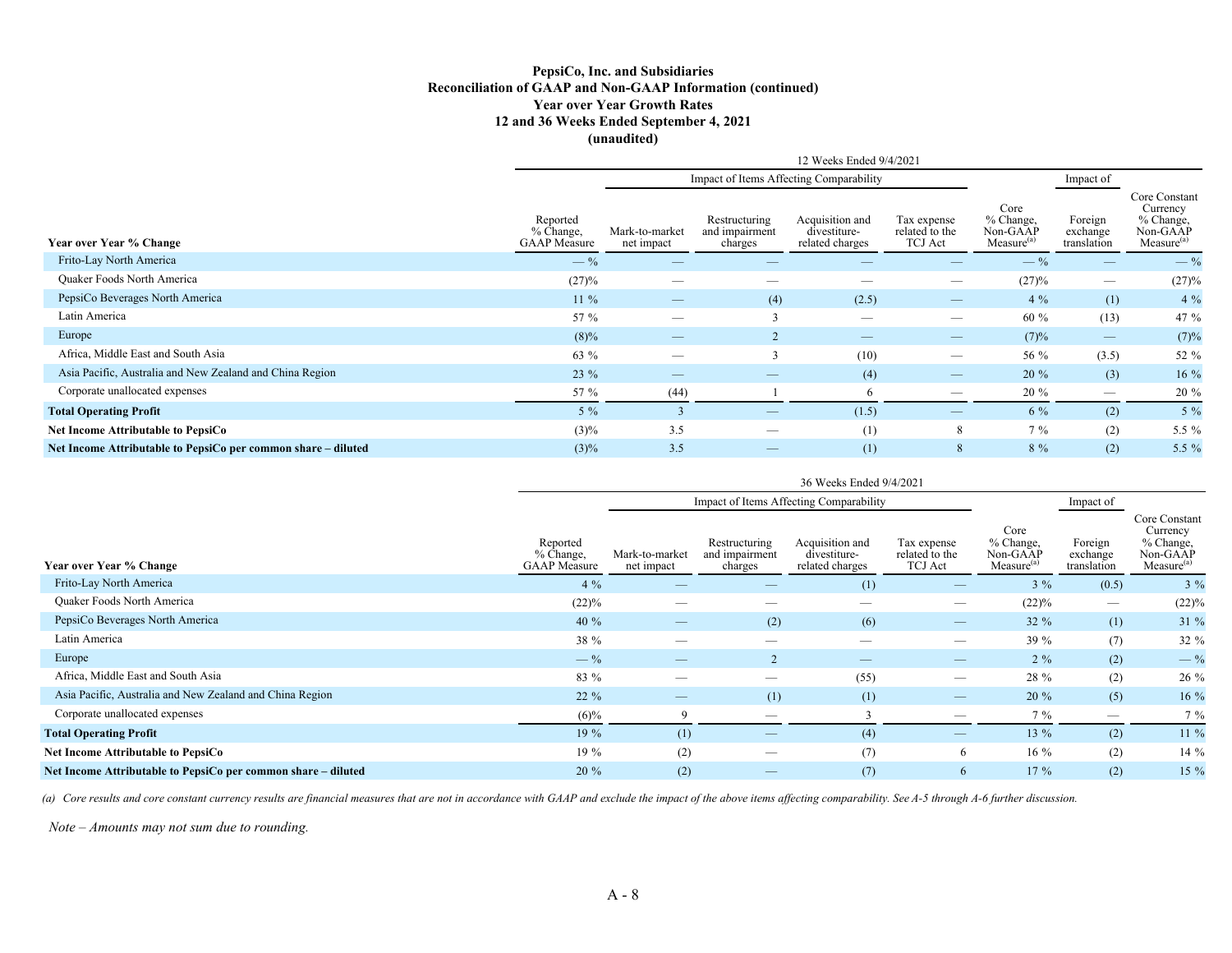### **PepsiCo, Inc. and Subsidiaries Reconciliation of GAAP and Non-GAAP Information (continued) Certain Line Items 12 Weeks Ended September 4, 2021 and September 5, 2020 (in millions except per share amounts, unaudited)**

|                                             |                  |              |                                                       |                     |    | 12 Weeks Ended 9/4/2021                                      |               |                                              |    |                                          |                                                                              |                                      |
|---------------------------------------------|------------------|--------------|-------------------------------------------------------|---------------------|----|--------------------------------------------------------------|---------------|----------------------------------------------|----|------------------------------------------|------------------------------------------------------------------------------|--------------------------------------|
|                                             | Cost of<br>sales | Gross profit | Selling.<br>general and<br>administrative<br>expenses | Operating<br>profit |    | Other pension<br>and retiree<br>medical<br>benefits<br>mcome |               | Provision for<br>income taxes <sup>(b)</sup> |    | Net income<br>attributable<br>to PepsiCo | Net income<br>attributable<br>to PepsiCo<br>per common<br>share -<br>diluted | Effective<br>$\text{tax rate}^{(c)}$ |
| Reported, GAAP Measure                      | 9,394            | $10,795$ \$  | $7,636$ \$                                            | 3,159               | S. | 118                                                          | <sup>\$</sup> | 802                                          | Ъ  | 2,224                                    | 1.60                                                                         | $26.3\%$                             |
| Items Affecting Comparability               |                  |              |                                                       |                     |    |                                                              |               |                                              |    |                                          |                                                                              |                                      |
| Mark-to-market net impact                   | (15)             | 15           | (19)                                                  | 34                  |    |                                                              |               | 8                                            |    | 26                                       | 0.02                                                                         |                                      |
| Restructuring and impairment charges        | (9)              | 9            | (42)                                                  | 51                  |    |                                                              |               |                                              |    | 45                                       | 0.03                                                                         | (0.1)                                |
| Acquisition and divestiture-related charges |                  |              |                                                       | (3)                 |    |                                                              |               | (1)                                          |    | (2)                                      |                                                                              |                                      |
| Tax expense related to the TCJ Act          |                  |              |                                                       |                     |    |                                                              |               | (190)                                        |    | 190                                      | 0.14                                                                         | (6.2)                                |
| Core, Non-GAAP Measure <sup>(a)</sup>       | 9,370 \$         | 10,819       | 7,578                                                 | 3,241               |    | 119                                                          |               | 626                                          | ъ. | 2,483                                    | 1.79                                                                         | $20.0 \%$                            |

|                                             | 12 Weeks Ended 9/5/2020 |                  |  |              |  |                                                       |  |                     |  |                                                               |                                                        |      |                                          |       |                                                                              |        |                             |
|---------------------------------------------|-------------------------|------------------|--|--------------|--|-------------------------------------------------------|--|---------------------|--|---------------------------------------------------------------|--------------------------------------------------------|------|------------------------------------------|-------|------------------------------------------------------------------------------|--------|-----------------------------|
|                                             |                         | Cost of<br>sales |  | Gross profit |  | Selling,<br>general and<br>administrative<br>expenses |  | Operating<br>profit |  | Other pension<br>and retiree<br>medical<br>benefits<br>income | Provision for<br>income<br>$\text{taxes}^{\text{(b)}}$ |      | Net income<br>attributable<br>to PepsiCo |       | Net income<br>attributable<br>to PepsiCo<br>per common<br>share -<br>diluted |        | Effective<br>tax rate $(c)$ |
| Reported, GAAP Measure                      |                         | 8,156            |  | 9,935        |  | 6,924                                                 |  | 3,011               |  | 86                                                            |                                                        | 526  |                                          | 2,291 |                                                                              | 1.65   | 18.6 %                      |
| Items Affecting Comparability               |                         |                  |  |              |  |                                                       |  |                     |  |                                                               |                                                        |      |                                          |       |                                                                              |        |                             |
| Mark-to-market net impact                   |                         | 38               |  | (38)         |  | 33                                                    |  | (71)                |  |                                                               |                                                        | (16) |                                          | (55)  |                                                                              | (0.04) | (0.1)                       |
| Restructuring and impairment charges        |                         | (1)              |  |              |  | (59)                                                  |  | 60                  |  |                                                               |                                                        | 13   |                                          | 48    |                                                                              | 0.03   |                             |
| Acquisition and divestiture-related charges |                         | (11)             |  | 11           |  | (32)                                                  |  | 43                  |  |                                                               |                                                        | 16   |                                          | 27    |                                                                              | 0.02   | 0.3                         |
| Core, Non-GAAP Measure (a)                  |                         | 8,182            |  | 9.909        |  | 6,866                                                 |  | 3,043               |  | 87                                                            |                                                        | 539  |                                          | 2,311 |                                                                              | 1.66   | 18.8 %                      |

*(a) Core results are financial measures that are not in accordance with GAAP and exclude the above items affecting comparability. See A-5 through A-6 for a discussion of each of these adjustments.*

*(b) Provision for income taxes is the expected tax charge/benefit on the underlying item based on the tax laws and income tax rates applicable to the underlying item in its corresponding tax jurisdiction.*

(c) The impact of items affecting comparability on our effective tax rate represents the difference in the effective tax rate resulting from a higher or lower tax rate applicable to the items affecting comparability.

*Note – Amounts may not sum due to rounding.*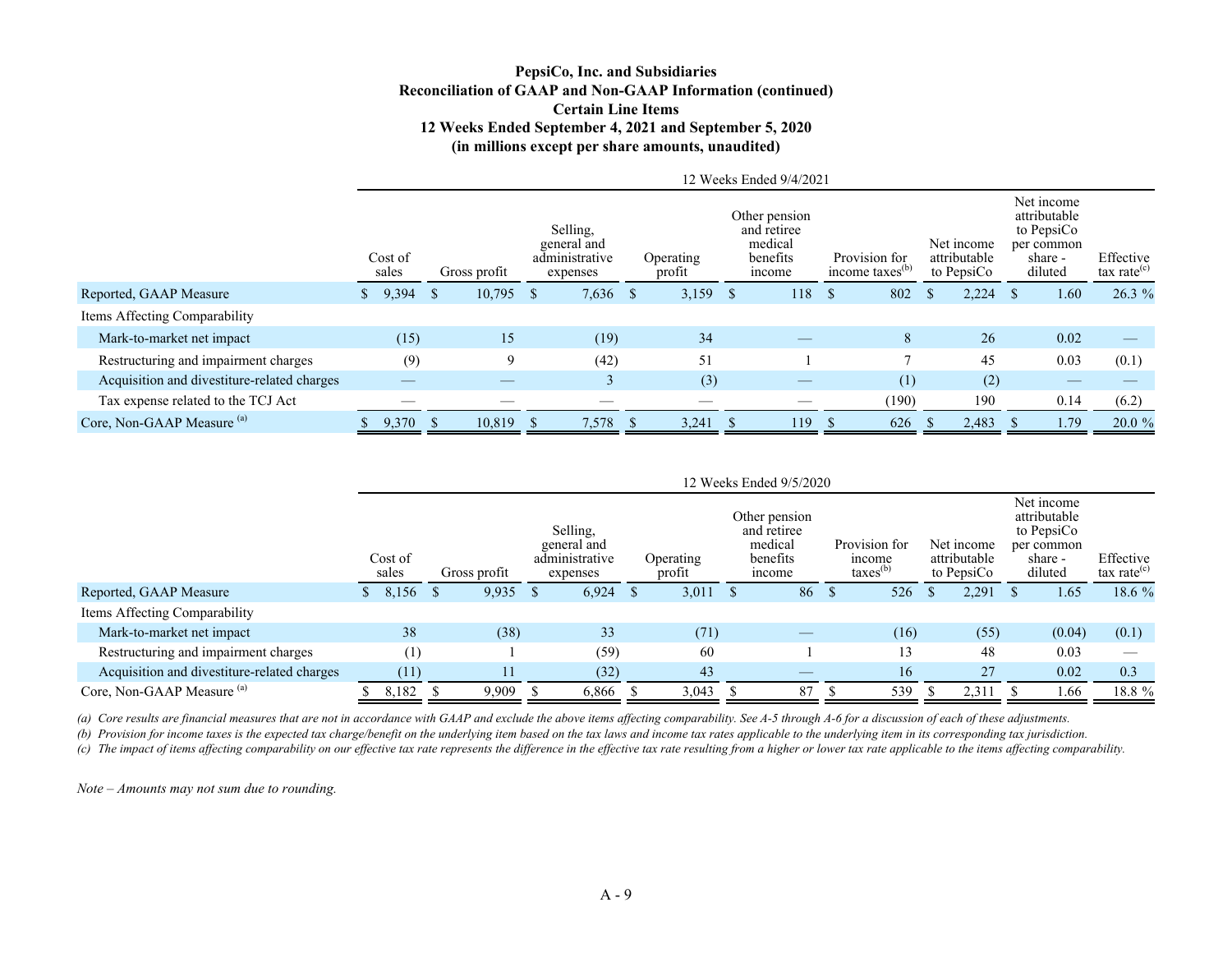### **PepsiCo, Inc. and Subsidiaries Reconciliation of GAAP and Non-GAAP Information (continued) Certain Line Items 36 Weeks Ended September 4, 2021 and September 5, 2020 (in millions except per share amounts, unaudited)**

| Cost of<br>sales |        |              | Selling,<br>expenses |                               | Operating<br>profit | medical<br>benefits<br>income |                              |                         |                                              |       |                                          |        | Effective<br>tax rate $(c)$                                                  |
|------------------|--------|--------------|----------------------|-------------------------------|---------------------|-------------------------------|------------------------------|-------------------------|----------------------------------------------|-------|------------------------------------------|--------|------------------------------------------------------------------------------|
| \$24,945         | 29,281 |              | 20,681               |                               |                     | 364                           | -S                           | 1,895                   | <sup>S</sup>                                 | 6,296 |                                          | 4.54   | 23.0 %                                                                       |
|                  |        |              |                      |                               |                     |                               |                              |                         |                                              |       |                                          |        |                                                                              |
| 21               | (21)   |              | 40                   |                               | (61)                |                               |                              | (13)                    |                                              | (48)  |                                          | (0.03) |                                                                              |
| (13)             | 13     |              | (110)                |                               | 123                 | 6                             |                              | 20                      |                                              | 109   |                                          | 0.08   | (0.1)                                                                        |
| (1)              |        |              | (11)                 |                               | 12                  | __                            |                              |                         |                                              | 12    |                                          | 0.01   |                                                                              |
|                  |        |              |                      |                               |                     |                               |                              | (190)                   |                                              | 190   |                                          | 0.14   | (2.3)                                                                        |
| 24,952           |        |              | 20,600               |                               | 8,674               | 370                           |                              | 1.712                   |                                              | 6,559 |                                          | 4.73   | $20.6\%$                                                                     |
|                  |        | Gross profit | 29,274               | general and<br>administrative |                     | 8,600 S                       | Other pension<br>and retiree | 36 Weeks Ended 9/4/2021 | Provision for<br>income taxes <sup>(b)</sup> |       | Net income<br>attributable<br>to PepsiCo |        | Net income<br>attributable<br>to PepsiCo<br>per common<br>share -<br>diluted |

|                                             |                  |              |                                                       |                     |       |              | 36 Weeks Ended 9/5/2020                                       |     |                                              |    |                                          |                                                                              |                                      |
|---------------------------------------------|------------------|--------------|-------------------------------------------------------|---------------------|-------|--------------|---------------------------------------------------------------|-----|----------------------------------------------|----|------------------------------------------|------------------------------------------------------------------------------|--------------------------------------|
|                                             | Cost of<br>sales | Gross profit | Selling.<br>general and<br>administrative<br>expenses | Operating<br>profit |       |              | Other pension<br>and retiree<br>medical<br>benefits<br>income |     | Provision for<br>income taxes <sup>(b)</sup> |    | Net income<br>attributable<br>to PepsiCo | Net income<br>attributable<br>to PepsiCo<br>per common<br>share -<br>diluted | Effective<br>$\text{tax rate}^{(c)}$ |
| Reported, GAAP Measure                      | \$21,371         | 26,546 \$    | $19,292$ \$                                           |                     | 7,254 | $\mathbf{s}$ | 247                                                           | -\$ | 1,396                                        | -S | 5,275                                    | 3.79                                                                         | 20.8 %                               |
| Items Affecting Comparability               |                  |              |                                                       |                     |       |              |                                                               |     |                                              |    |                                          |                                                                              |                                      |
| Mark-to-market net impact                   | 14               | (14)         | (40)                                                  |                     | 26    |              |                                                               |     | 8                                            |    | 18                                       | 0.01                                                                         |                                      |
| Restructuring and impairment charges        | (4)              | 4            | (112)                                                 |                     | 116   |              | 8                                                             |     | 23                                           |    | 101                                      | 0.07                                                                         |                                      |
| Acquisition and divestiture-related charges | (30)             | 30           | (256)                                                 |                     | 286   |              |                                                               |     | 32                                           |    | 254                                      | 0.18                                                                         | (0.4)                                |
| Core, Non-GAAP Measure <sup>(a)</sup>       | 321,351          | 26,566       | 18,884                                                |                     | 7,682 |              | 255                                                           |     | 1,459                                        |    | 5,648                                    | 4.05                                                                         | 20.4 %                               |

*(a) Core results are financial measures that are not in accordance with GAAP and exclude the impact of the above items affecting comparability. See A-5 through A-6 for further discussion.* 

*(b) Provision for income taxes is the expected tax charge/benefit on the underlying item based on the tax laws and income tax rates applicable to the underlying item in its corresponding tax jurisdiction.*

(c) The impact of items affecting comparability on our effective tax rate represents the difference in the effective tax rate resulting from a higher or lower tax rate applicable to the items affecting comparability.

*Note – Certain amounts may not sum due to rounding.*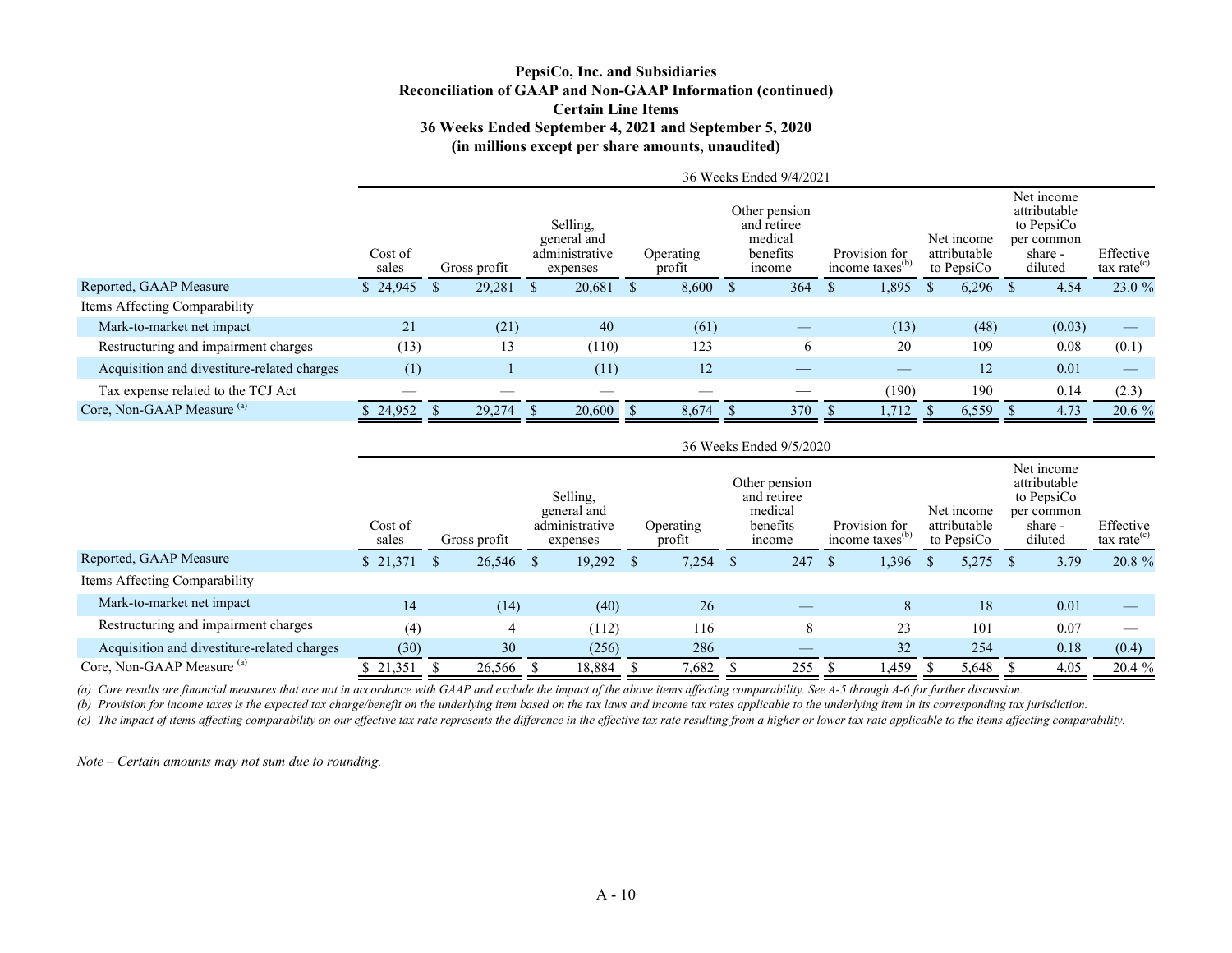## **PepsiCo, Inc. and Subsidiaries Reconciliation of GAAP and Non-GAAP Information (continued) Operating Profit by Division 12 Weeks Ended September 4, 2021 and September 5, 2020 (in millions, unaudited)**

|                                                          | 12 Weeks Ended 9/4/2021 |                                     |                              |                                                                                   |                                 |  |       |  |  |  |  |
|----------------------------------------------------------|-------------------------|-------------------------------------|------------------------------|-----------------------------------------------------------------------------------|---------------------------------|--|-------|--|--|--|--|
|                                                          |                         |                                     |                              |                                                                                   |                                 |  |       |  |  |  |  |
| <b>Operating Profit</b>                                  |                         | Reported,<br><b>GAAP</b><br>Measure | Mark-to-market<br>net impact | Acquisition and<br>Core.<br>Non-GAAP<br>Measure <sup>(a)</sup><br>related charges |                                 |  |       |  |  |  |  |
| Frito-Lay North America                                  |                         | 1,357                               |                              |                                                                                   |                                 |  | 1,359 |  |  |  |  |
| Quaker Foods North America                               |                         | 106                                 |                              |                                                                                   |                                 |  | 107   |  |  |  |  |
| PepsiCo Beverages North America                          |                         | 773                                 |                              |                                                                                   | $\hspace{0.1mm}-\hspace{0.1mm}$ |  | 776   |  |  |  |  |
| Latin America                                            |                         | 393                                 |                              | 14                                                                                |                                 |  | 407   |  |  |  |  |
| Europe                                                   |                         | 439                                 |                              | 20                                                                                | __                              |  | 459   |  |  |  |  |
| Africa, Middle East and South Asia                       |                         | 312                                 |                              |                                                                                   |                                 |  | 318   |  |  |  |  |
| Asia Pacific, Australia and New Zealand and China Region |                         | 201                                 |                              |                                                                                   |                                 |  | 202   |  |  |  |  |
| Corporate unallocated expenses                           |                         | (422)                               | 34                           |                                                                                   | (4)                             |  | (387) |  |  |  |  |
| Total                                                    |                         | 3,159                               | 34                           | -51                                                                               | (3)                             |  | 3,241 |  |  |  |  |

|                                                          | 12 Weeks Ended 9/5/2020       |                                     |                              |                          |                                             |    |  |       |  |  |  |  |
|----------------------------------------------------------|-------------------------------|-------------------------------------|------------------------------|--------------------------|---------------------------------------------|----|--|-------|--|--|--|--|
|                                                          | Items Affecting Comparability |                                     |                              |                          |                                             |    |  |       |  |  |  |  |
| <b>Operating Profit</b>                                  |                               | Reported,<br><b>GAAP</b><br>Measure | Mark-to-market<br>net impact | Acquisition and          | Core,<br>Non-GAAP<br>Measure <sup>(a)</sup> |    |  |       |  |  |  |  |
| Frito-Lay North America                                  |                               | 1,353                               |                              | $\overline{\phantom{m}}$ | $\overline{2}$                              |    |  | 1,356 |  |  |  |  |
| Quaker Foods North America                               |                               | 145                                 |                              |                          |                                             |    |  | 145   |  |  |  |  |
| PepsiCo Beverages North America                          |                               | 697                                 |                              |                          | 29                                          | 17 |  | 743   |  |  |  |  |
| Latin America                                            |                               | 250                                 |                              |                          |                                             |    |  | 255   |  |  |  |  |
| Europe                                                   |                               | 480                                 |                              |                          | 13                                          |    |  | 493   |  |  |  |  |
| Africa, Middle East and South Asia                       |                               | 193                                 |                              | __                       | $\sim$                                      | 10 |  | 205   |  |  |  |  |
| Asia Pacific, Australia and New Zealand and China Region |                               | 163                                 |                              |                          |                                             |    |  | 169   |  |  |  |  |
| Corporate unallocated expenses                           |                               | (270)                               |                              | (71)                     | 8                                           | 10 |  | (323) |  |  |  |  |
| Total                                                    |                               | 3,011                               |                              | (71)                     | 60                                          | 43 |  | 3,043 |  |  |  |  |

*(a) Core results are financial measures that are not in accordance with GAAP and exclude the above items affecting comparability. See A-5 through A-6 for a discussion of each of these adjustments.*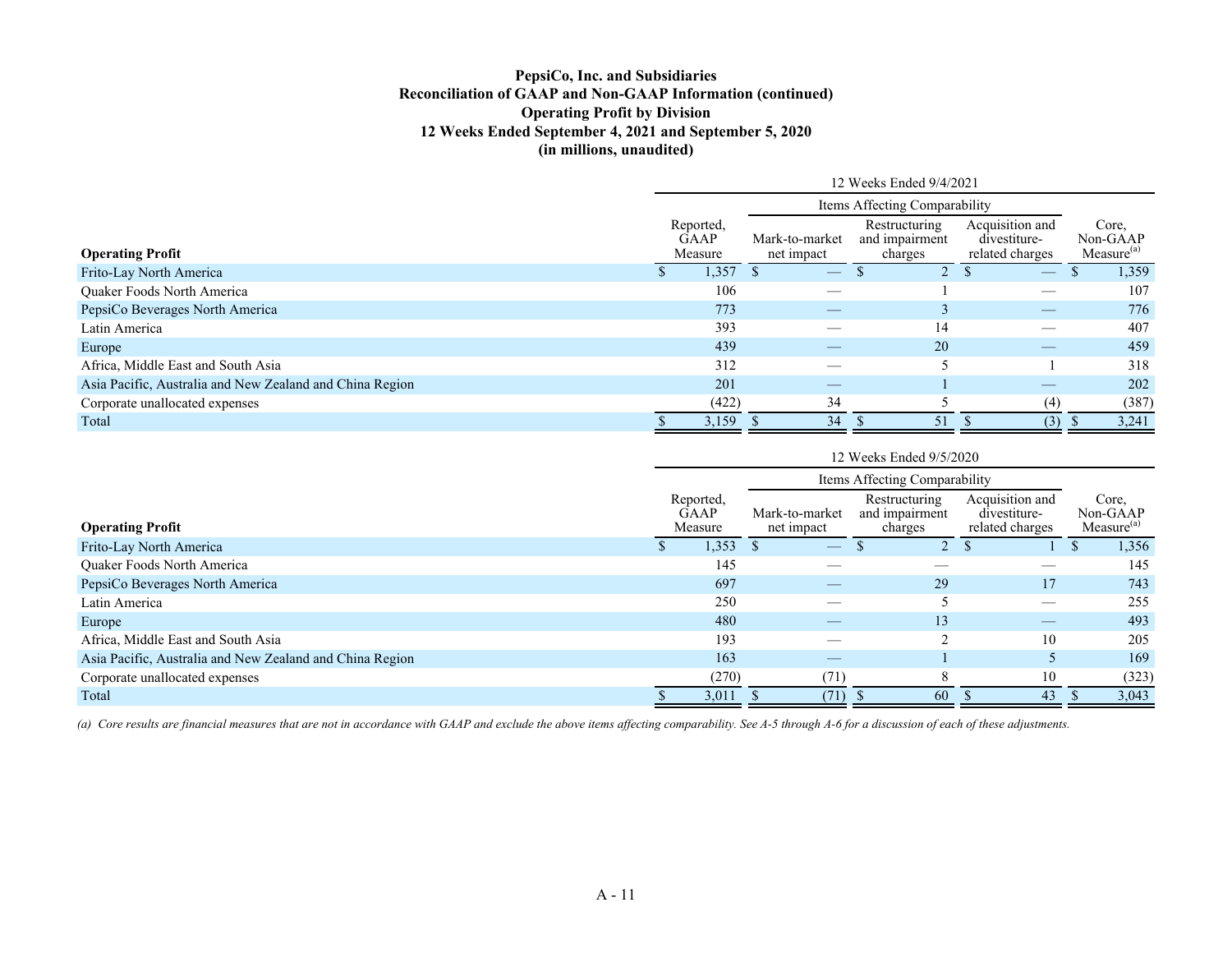### **PepsiCo, Inc. and Subsidiaries Reconciliation of GAAP and Non-GAAP Information (continued) Operating Profit by Division 36 Weeks Ended September 4, 2021 and September 5, 2020 (in millions, unaudited)**

|                                                          | 36 Weeks Ended 9/4/2021 |                                     |                              |                                                                                   |                   |  |         |  |  |  |  |
|----------------------------------------------------------|-------------------------|-------------------------------------|------------------------------|-----------------------------------------------------------------------------------|-------------------|--|---------|--|--|--|--|
|                                                          |                         |                                     |                              |                                                                                   |                   |  |         |  |  |  |  |
| <b>Operating Profit</b>                                  |                         | Reported,<br><b>GAAP</b><br>Measure | Mark-to-market<br>net impact | Acquisition and<br>Core,<br>Non-GAAP<br>Measure <sup>(a)</sup><br>related charges |                   |  |         |  |  |  |  |
| Frito-Lay North America                                  |                         | 3,979                               |                              | 20                                                                                |                   |  | 4,001   |  |  |  |  |
| <b>Ouaker Foods North America</b>                        |                         | 384                                 |                              |                                                                                   | __                |  | 385     |  |  |  |  |
| PepsiCo Beverages North America                          |                         | 1,948                               | $-\,$                        | 8                                                                                 | 2                 |  | 1,958   |  |  |  |  |
| Latin America                                            |                         | 967                                 |                              | 22                                                                                |                   |  | 989     |  |  |  |  |
| Europe                                                   |                         | 975                                 |                              | 46                                                                                |                   |  | 1,021   |  |  |  |  |
| Africa, Middle East and South Asia                       |                         | 706                                 |                              | 9                                                                                 | 8                 |  | 723     |  |  |  |  |
| Asia Pacific, Australia and New Zealand and China Region |                         | 601                                 |                              | $\bigcap$                                                                         | $\mathbf{\hat{}}$ |  | 606     |  |  |  |  |
| Corporate unallocated expenses                           |                         | (960)                               | (61)                         | 15                                                                                | (3)               |  | (1,009) |  |  |  |  |
| Total                                                    |                         | 8,600                               | (61)                         | 123                                                                               | 12                |  | 8,674   |  |  |  |  |

|                                                          | 36 Weeks Ended 9/5/2020 |                                     |                              |                                                                                   |     |   |                               |  |       |  |  |
|----------------------------------------------------------|-------------------------|-------------------------------------|------------------------------|-----------------------------------------------------------------------------------|-----|---|-------------------------------|--|-------|--|--|
|                                                          |                         |                                     |                              |                                                                                   |     |   |                               |  |       |  |  |
| <b>Operating Profit</b>                                  |                         | Reported.<br><b>GAAP</b><br>Measure | Mark-to-market<br>net impact | Acquisition and<br>Core.<br>Non-GAAP<br>Measure <sup>(a)</sup><br>related charges |     |   |                               |  |       |  |  |
| Frito-Lay North America                                  |                         | 3,833                               |                              |                                                                                   |     | 9 | 26                            |  | 3,868 |  |  |
| <b>Ouaker Foods North America</b>                        |                         | 491                                 |                              |                                                                                   |     |   |                               |  | 492   |  |  |
| PepsiCo Beverages North America                          |                         | 1,391                               |                              |                                                                                   | 32  |   | 60                            |  | 1,483 |  |  |
| Latin America                                            |                         | 700                                 |                              | __                                                                                | 14  |   | $\overbrace{\phantom{12332}}$ |  | 714   |  |  |
| Europe                                                   |                         | 977                                 |                              |                                                                                   | 29  |   |                               |  | 1,006 |  |  |
| Africa, Middle East and South Asia                       |                         | 386                                 |                              |                                                                                   |     | 9 | 169                           |  | 564   |  |  |
| Asia Pacific, Australia and New Zealand and China Region |                         | 494                                 |                              |                                                                                   |     | 4 |                               |  | 503   |  |  |
| Corporate unallocated expenses                           |                         | (1,018)                             |                              | 26                                                                                | 18  |   | 26                            |  | (948) |  |  |
| Total                                                    |                         | 7,254                               |                              | 26                                                                                | 116 |   | 286                           |  | 7,682 |  |  |

(a) Core results are financial measures that are not in accordance with GAAP and exclude the impact of the above items affecting comparability. See A-5 through A-6 for further discussion.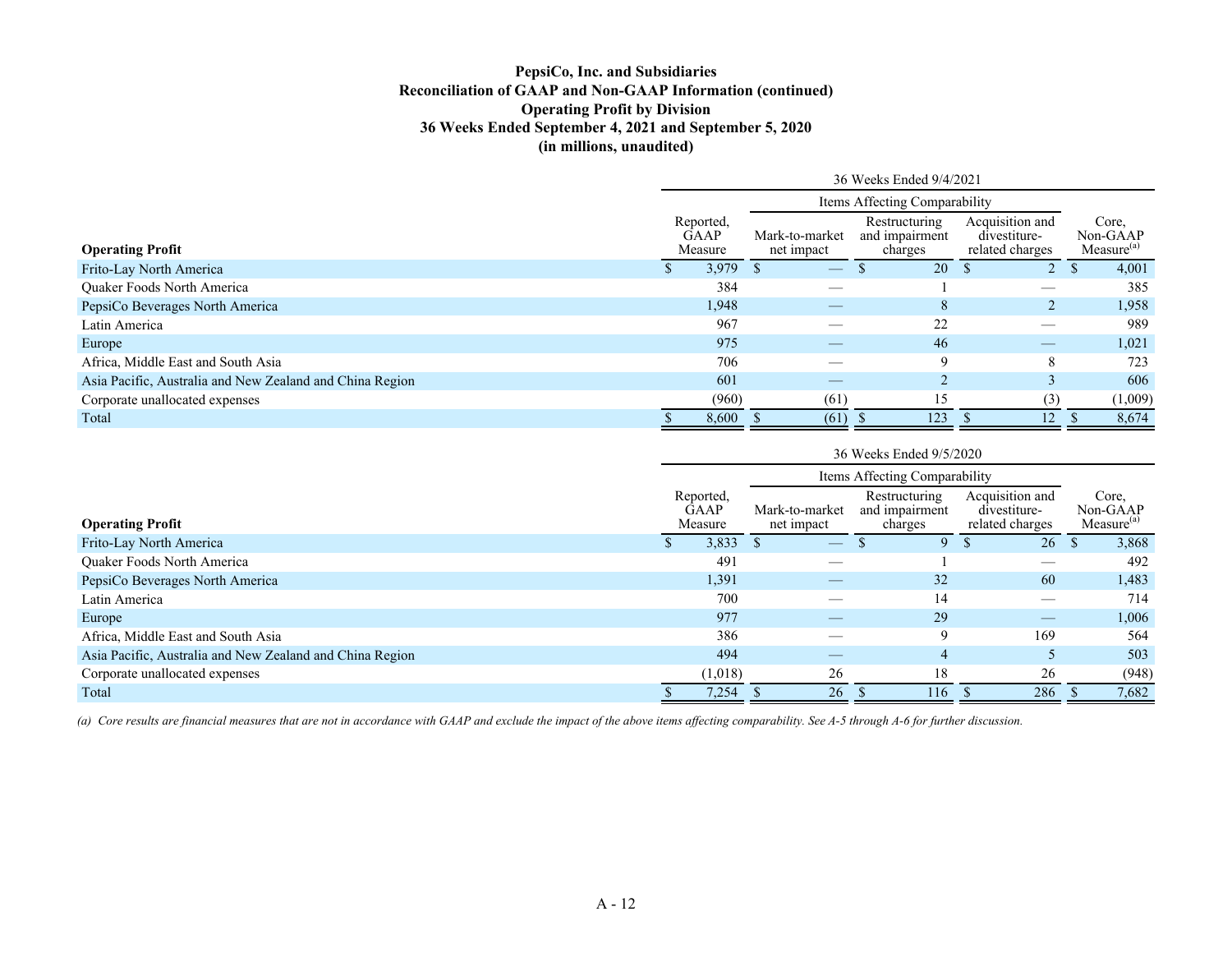#### **PepsiCo, Inc. and Subsidiaries Reconciliation of GAAP and Non-GAAP Information (continued) (unaudited)**

#### **Gross Margin Performance Reconciliation**

|                                                     | 12 Weeks Ended<br>9/4/2021 | 36 Weeks Ended<br>9/4/2021 |
|-----------------------------------------------------|----------------------------|----------------------------|
| Reported gross margin performance, GAAP measure     | $(145)$ bps                | $(140)$ bps                |
| Mark-to-market net impact                           | 29                         | $\pm$                      |
| Restructuring and impairment charges                |                            |                            |
| Acquisition and divestiture-related charges         | (6)                        | (6)                        |
| Core gross margin performance, non-GAAP measure (a) | $(118)$ bps                | $(146)$ bps                |

#### **Operating Margin Performance Reconciliation**

|                                                         | 12 Weeks Ended<br>9/4/2021 | 36 Weeks Ended<br>9/4/2021 |
|---------------------------------------------------------|----------------------------|----------------------------|
| Reported operating margin performance, GAAP measure     | $(100)$ bps                | $72$ bps                   |
| Mark-to-market net impact                               | 56                         | (17)                       |
| Restructuring and impairment charges                    | (8)                        | (2)                        |
| Acquisition and divestiture-related charges             | (26)                       | (58)                       |
| Core operating margin performance, non-GAAP measure (a) | $(77)$ bps                 | $(4)$ bps                  |

#### **Fiscal 2020 Diluted EPS Reconciliation**

|                                             | Year Ended |
|---------------------------------------------|------------|
|                                             | 12/26/2020 |
| Reported diluted EPS, GAAP measure          | 5.12       |
| Mark-to-market net impact                   | (0.04)     |
| Restructuring and impairment charges        | 0.17       |
| Acquisition and divestiture-related charges | 0.17       |
| Pension-related settlement charge           | 0.11       |
| Core diluted EPS, non-GAAP measure (a)      | 5.52       |

*(a) Core results are financial measures that are not in accordance with GAAP and exclude the above items affecting comparability. See pages A-5 through A-6 for further discussion.*

*Note – Certain amounts may not sum due to rounding.*